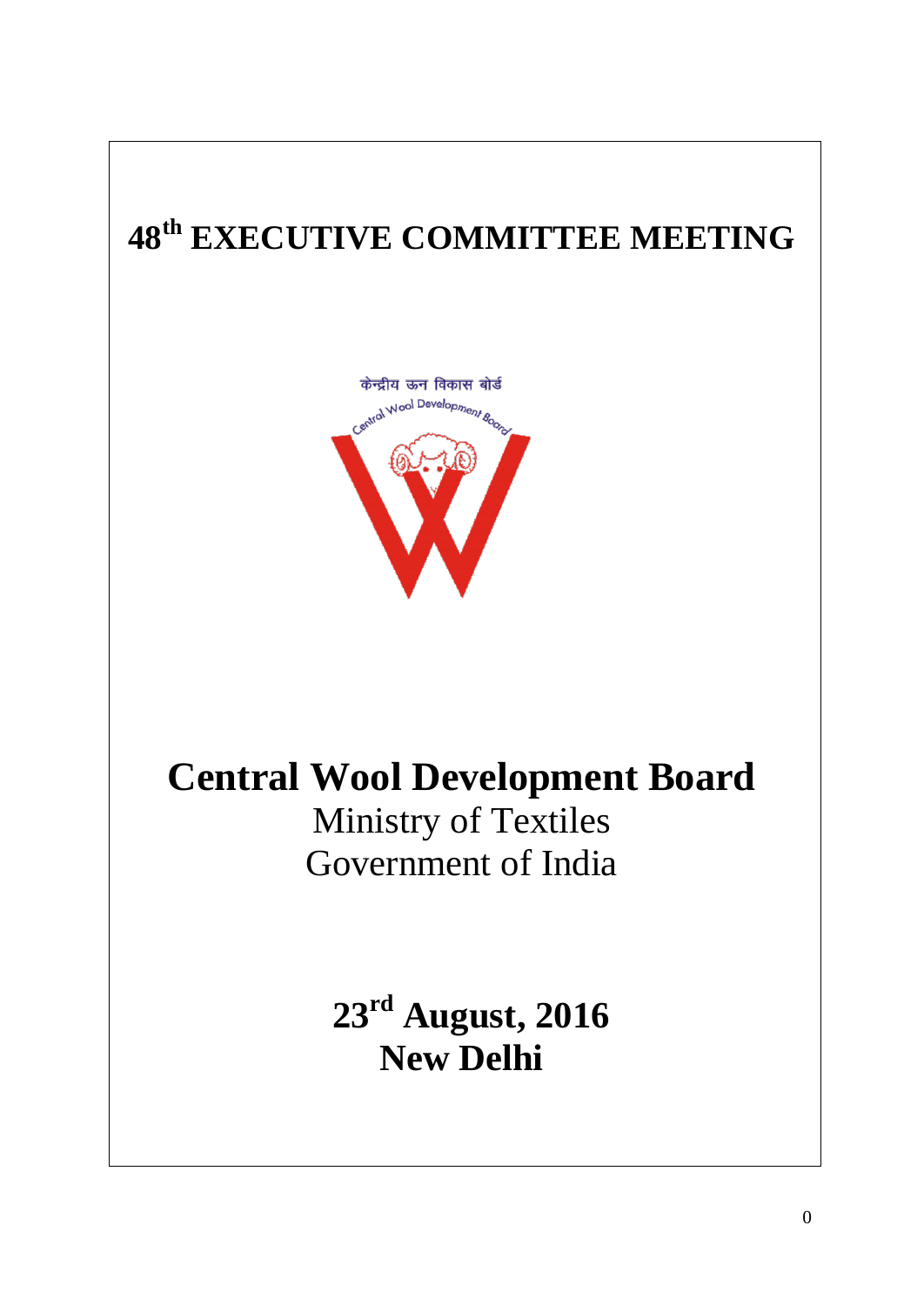#### **AGENDA ITEM FOR 48 th EXECUTIVE COMMITTEE MEETING OF CENTRAL WOOL DEVELOPMENT BOARD TO BE HELD ON 23rd AUGUST, 2016 AT 3.00 P.M. AT ROOM NO. 162, UDYOG BHAWAN, NEW DELHI.**

| <b>SN</b>      | <b>Agenda</b> items                                                                                                                                                                                       |                             |
|----------------|-----------------------------------------------------------------------------------------------------------------------------------------------------------------------------------------------------------|-----------------------------|
|                |                                                                                                                                                                                                           | Page<br>No.                 |
| $\mathbf{1}$   | Confirmation of minutes of 46 <sup>th</sup> & 47 <sup>th</sup> EC meetings held on 20 <sup>th</sup><br>Jan., 2016 & 13 <sup>th</sup> Feb., 2016, respectively.                                            | $\overline{2}$              |
| $\overline{2}$ | Action Taken Report on the decisions of last Executive Committee<br>meetings.                                                                                                                             | $\mathcal{D}_{\mathcal{L}}$ |
| $\mathfrak{Z}$ | Discussion on Annual Plan 2016-17 and progress made by CWDB<br>upto July, 2016.                                                                                                                           | 3                           |
| $\overline{4}$ | Discussion and approval of pending project proposals<br><b>as</b><br>recommended by 29 <sup>th</sup> meeting of the Project Committee (PC) of<br>CWDB held on $12^{th}$ July, 2016.                       | 5                           |
| $5^{\circ}$    | To revise project costs of two ongoing R&D projects being<br>implemented by Wool Research Association, Thane                                                                                              | 9                           |
| 6              | Post-facto approval for reimbursement of expenditure of Rs.<br>5,85,265/- to DSHO, LAHDC, Leh regd. dedication of Centres in<br>Ladakh region by HMOST, constructed under Pashmina development<br>scheme. | 11                          |
|                | Any other item with the permission of the Chair                                                                                                                                                           |                             |

#### **List of Annexure**

| Annex. No. | Page No.  |
|------------|-----------|
|            | $13 - 22$ |
|            | 23        |
|            | $24 - 29$ |
|            | $30 - 35$ |
|            |           |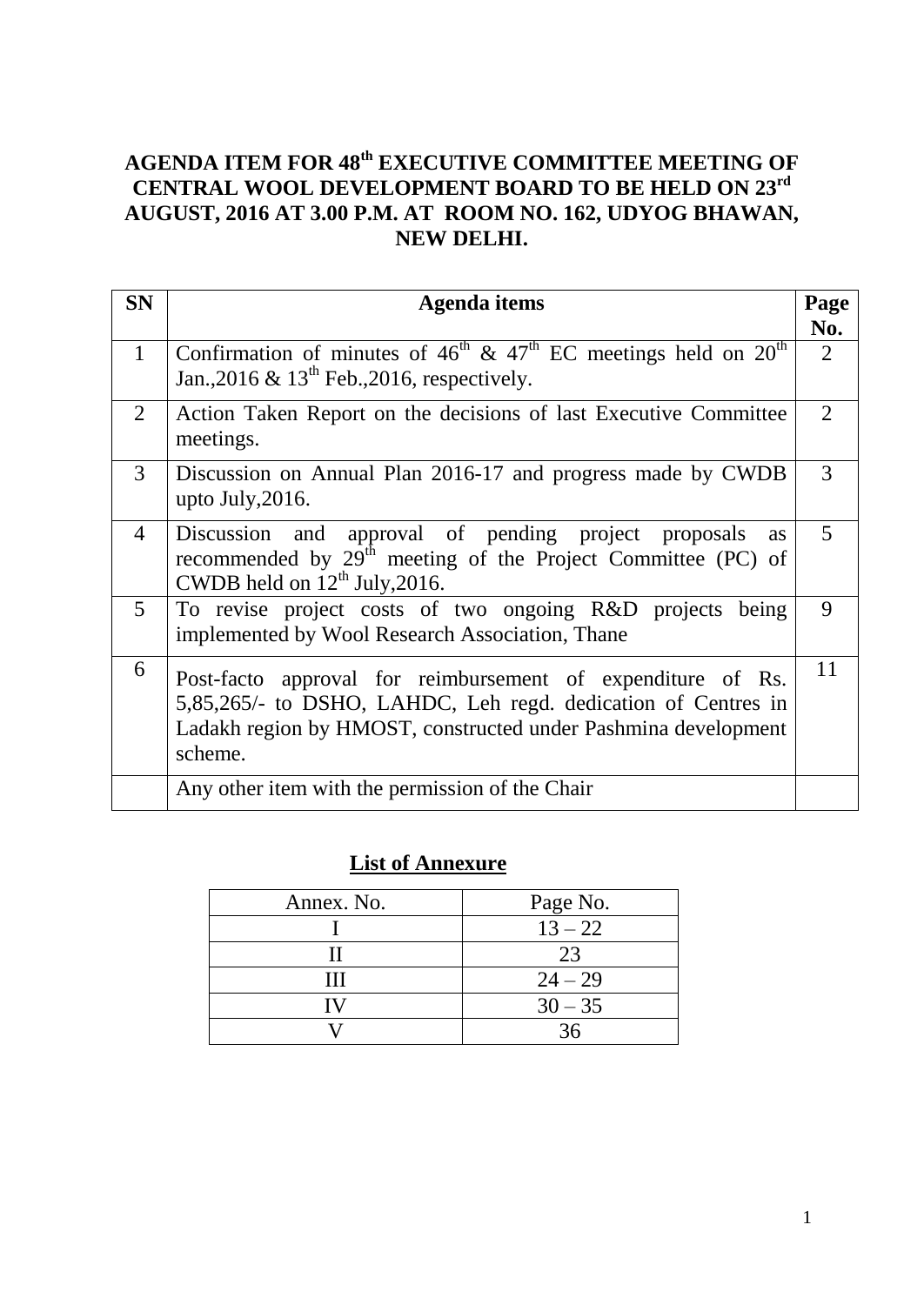## **AGENDA FOR 48 th EXECUTIVE COMMITTEE MEETING OF CENTRAL WOOL DEVELOPMENT BOARD TO BE HELD ON 23rd AUGUST, 2016 AT 3.00 P.M. AT ROOM NO. 162, UDYOG BHAWAN, NEW DELHI**

### **1. CONFIRMATION OF MINUTES OF 46th & 47th E.C. MEETINGS HELD ON 20TH JAN.,2016 & 13TH FEB.,2016, RESPECTIVELY.**

The  $46<sup>th</sup>$  and  $47<sup>th</sup>$  meetings of the Executive Committee of the CWDB were held on  $20<sup>th</sup>$  January, 2016 and 13<sup>th</sup> February, 2016, respectively. Copies of minutes of the meetings are enclosed as **Annexure-I & Annexure-II** (Page no. 13 to 22 & 23 ), respectively for perusal.

After circulation of minutes of the  $46<sup>th</sup>$  Executive Committee, Wool Research Association has pointed out the error in revised cost of R&D project and requested to enhance cost of the ongoing R&D project from Rs. 35.87 lakhs to Rs. 44.17 lakhs due to wrong calculation/deduction of unspent balance amount of Rs. 8.30 lakhs under the agenda item of  $46<sup>th</sup>$  EC meeting. The same matter is being placed again as separate agenda of this meeting for further necessary decision.

Beside above, no comment was received from any other member, the minutes may be confirmed, accordingly.

#### **2. ACTION TAKEN REPORT ON THE DECISIONS OF PREVIOUS EXECUTIVE COMMITTEE MEETINGS.**

| <b>SN</b> | <b>Decisions</b>                                                   | <b>Action taken report</b>                                             |
|-----------|--------------------------------------------------------------------|------------------------------------------------------------------------|
|           |                                                                    |                                                                        |
|           |                                                                    | To visit CFCs at Ludhiana and   The Committee constituted by the       |
|           |                                                                    | Kekri under Quality Processing of Executive Committee has visited both |
|           |                                                                    | Wool scheme and submit the report the CFCs at Ludhiana and Kekri       |
|           | performance of installed $(Aimer)$ and submitted its report.<br>on |                                                                        |
|           | machineries, comparative analysis                                  |                                                                        |
|           | of two CFCs vis-à-vis other CFCs,                                  |                                                                        |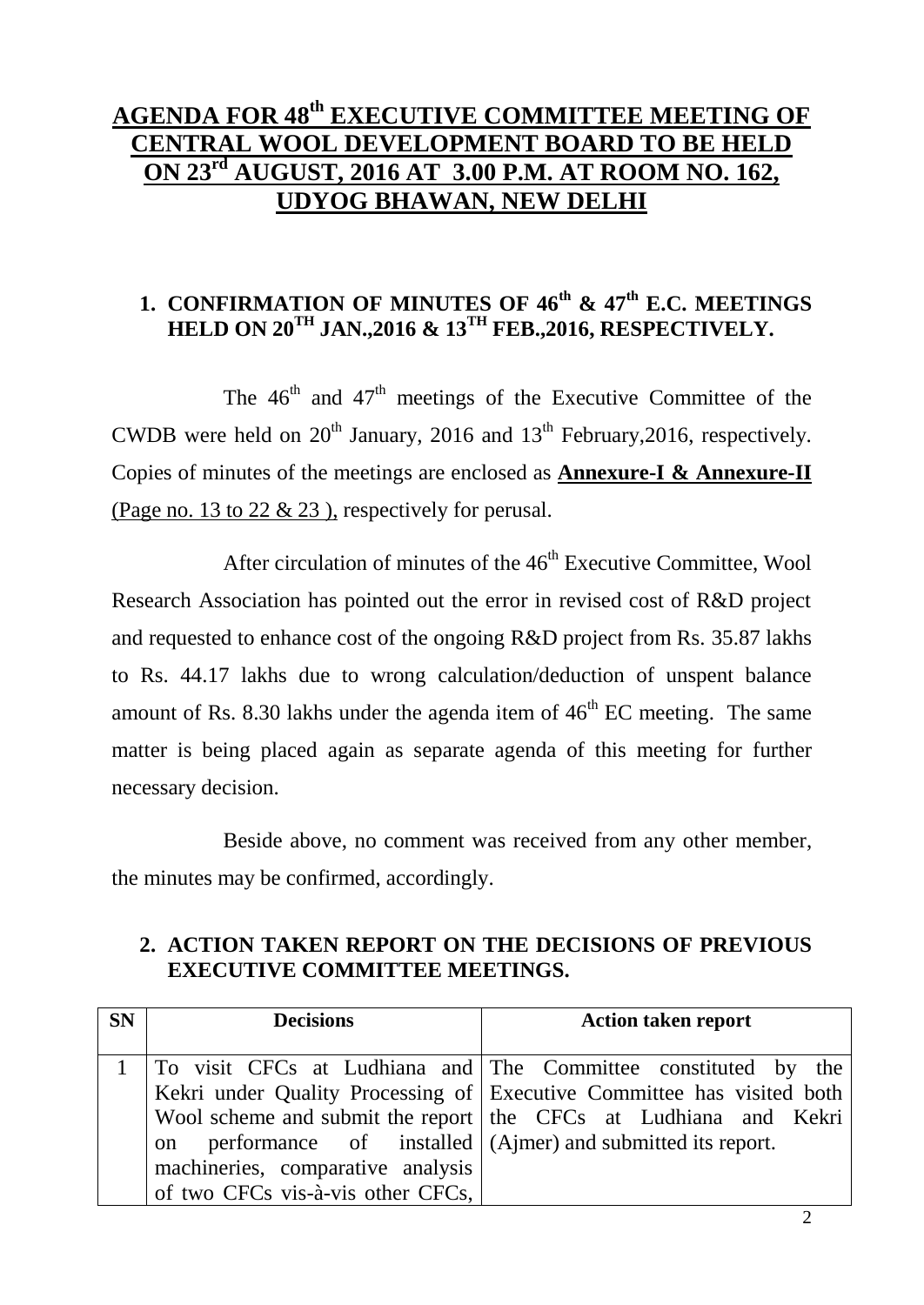|   | shifting cost, residual life of<br>machineries, status of achievement<br>regd. purpose of CFC etc. and<br>suggest how to use Government<br>fund in best manner as per terms<br>and conditions of the scheme.                                                                                                                                                                            |                                                                                                                                                                                                                                                                                                                                                                                                                                                                                                |
|---|-----------------------------------------------------------------------------------------------------------------------------------------------------------------------------------------------------------------------------------------------------------------------------------------------------------------------------------------------------------------------------------------|------------------------------------------------------------------------------------------------------------------------------------------------------------------------------------------------------------------------------------------------------------------------------------------------------------------------------------------------------------------------------------------------------------------------------------------------------------------------------------------------|
| 2 | To revise project cost of ongoing<br>R&D projects being implemented<br>by Wool Research Association.                                                                                                                                                                                                                                                                                    | Revised R&D projects have<br>been<br>sanctioned, however, WRA requested to<br>enhance project cost of one R&D<br>project.<br>The same matter is placed again as<br>separate agenda item for consideration<br>& approval.                                                                                                                                                                                                                                                                       |
| 3 | To seek explanation from LIC that<br>why they went ahead full throttle<br>with the insurance when CWDB<br>informed to stop the insurance in<br>view of convergence of the scheme<br>alongwith refund the<br>unspent<br>amount lying with them.<br>To carry out the CAG Audit of the<br>fund utilized by LIC during $12^{\text{m}}$<br>under Sheep Breeders<br>Plan<br>Insurance scheme. | The LIC has explained justification for<br>insurance of 9,935 new members upto<br>Nov., 2015 i.e. till instructions reached<br>to all offices of LIC in fields. LIC has<br>refunded the unspent amount to the<br>CWDB under the scheme.<br>Regd. C&AG Audit, LIC informed that<br>accounts of the LIC is being audited by<br>the Auditors that appoints by the<br>Corporation with the previous approval<br>of the Central Govt. There is no<br>provision of Audit of LIC by C&AG of<br>India. |
| 4 | grant from any State/Central Govt.<br>agency for same purpose to avoid<br>any duplicity to continue SWIS<br>project in next year.                                                                                                                                                                                                                                                       | Seek undertaking from LAHDC, Ladakh Autonomous Hill Development<br>Leh that they are not getting any Council, Leh informed that they are not<br>receiving grant-in-aid<br>from<br>any<br>State/Central Govt.<br>under<br>agency<br>similar nature to the scheme i.e. Sheep<br>& Wool Improvement Scheme (SWIS).                                                                                                                                                                                |
| 5 | Lifting of moratorium on utilization<br>of released fund under up-gradation<br>of three laboratories sanctioned by<br>CWDB and take up the matter with<br>MOT (IFW) to expedite<br>the<br>processing in the matter.                                                                                                                                                                     | The Ministry has lifted the moratorium<br>on utilization of funds. The Board<br>informed<br>the<br>Wool<br>Research<br>Association to complete the upgradation<br>works of 3 labs, on urgent basis.                                                                                                                                                                                                                                                                                            |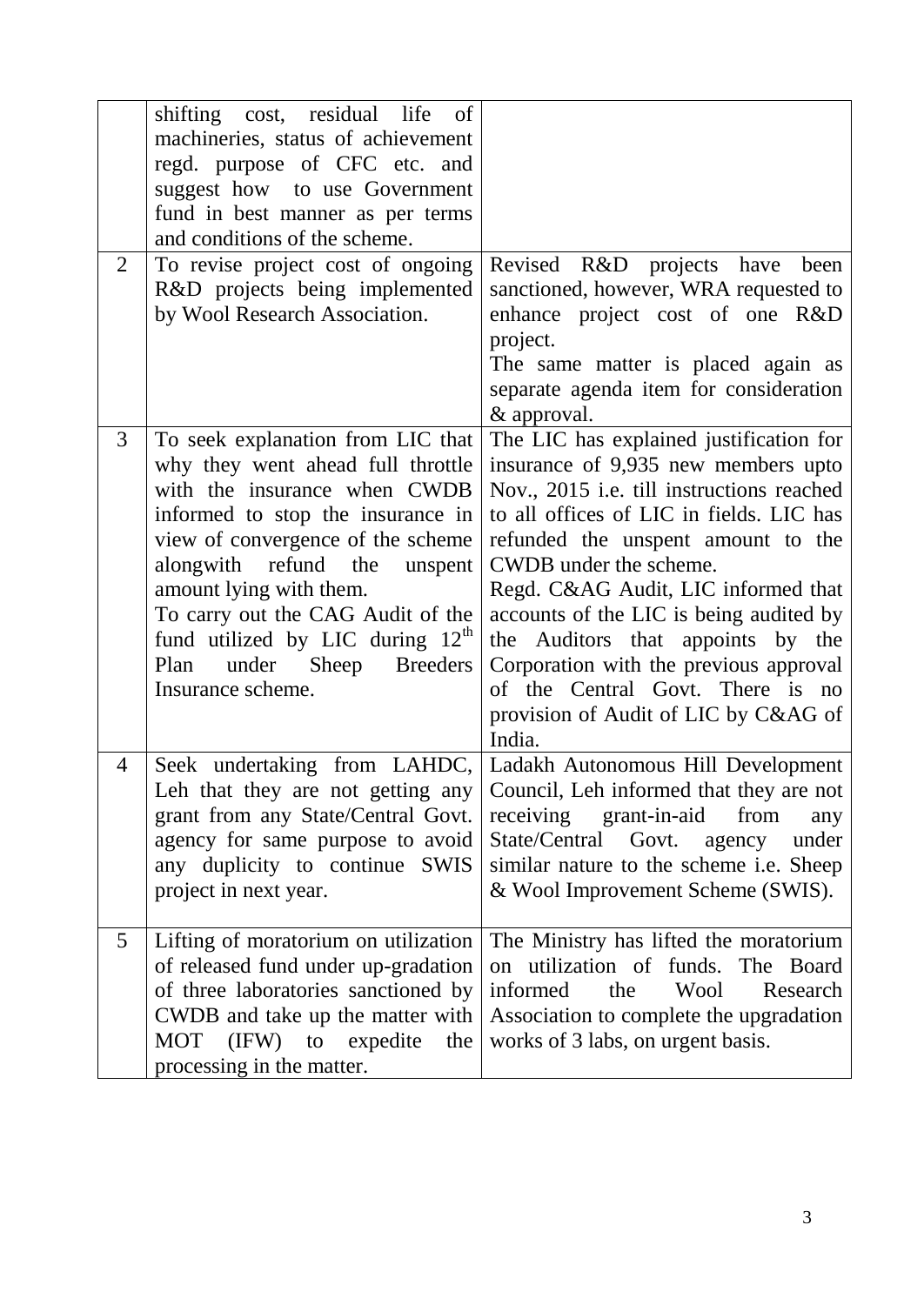#### **3. DISCUSSION ON ANNUAL PLAN 2016-17 AND PROGRESS MADE BY CWDB UPTO 16th AUGUST,2016.**

Annual Plan of CWDB for current financial year 2016-17 and progress made under it upto  $16<sup>th</sup>$  August, 2016 is placed before the Executive Committee for discussion, as under :

|                          | Total (I to IV)                                                |                          |                                         | 2900             |                                    | 195.08           |  |  |  |
|--------------------------|----------------------------------------------------------------|--------------------------|-----------------------------------------|------------------|------------------------------------|------------------|--|--|--|
|                          | <b>Breeders</b> )                                              |                          |                                         |                  |                                    |                  |  |  |  |
|                          | <b>Scheme</b> (Insurance<br>of Sheep                           |                          |                                         | $\boldsymbol{0}$ |                                    | $\boldsymbol{0}$ |  |  |  |
| IV                       | <b>Social Security</b>                                         | No. of sheep<br>breeders |                                         |                  |                                    |                  |  |  |  |
|                          |                                                                | eligible goats           | project                                 |                  |                                    |                  |  |  |  |
|                          |                                                                | $(FS)$ to                | components of P-3                       |                  | goats                              |                  |  |  |  |
|                          |                                                                | Supplement               | goats & different                       |                  | projects) FS to<br>28,480 Pashmina |                  |  |  |  |
|                          |                                                                | with Feed                | 28,480 Pashmina                         |                  | (ongoing)                          |                  |  |  |  |
|                          | <b>Scheme</b>                                                  | of families              | projects) FS to                         |                  | 800 families                       |                  |  |  |  |
|                          | Development                                                    | Goats & No.              | 2 lakh goats & 800<br>families (ongoing | 1500             | 2 lakh goats $\&$                  | 114.40           |  |  |  |
| III                      | <b>Pashmina Wool</b>                                           | Machines)<br>Pashmina    |                                         |                  | procured                           |                  |  |  |  |
|                          |                                                                | Shearing                 | machines)                               |                  | machines                           |                  |  |  |  |
|                          |                                                                | (sheep)                  | Ongoing $+10$ new                       |                  | 4 sheep shearing                   |                  |  |  |  |
|                          |                                                                | Centres                  | machines (62                            |                  | ongoing projects -                 |                  |  |  |  |
|                          | of Wool Scheme                                                 | Facility                 | 72 sheep shearing                       | 68               | meet liabilities for               | 8.75             |  |  |  |
| $\mathbf{I}$             | <b>Quality Processing</b>                                      | Common                   |                                         |                  | Released grant to                  |                  |  |  |  |
|                          | Total $I(A \text{ to } C)$                                     |                          |                                         | 1332             |                                    | 71.93            |  |  |  |
|                          |                                                                | Expo                     | <b>Woollen Expos</b>                    |                  |                                    |                  |  |  |  |
|                          | Promotional<br>Activities                                      | Activities,<br>Woollen   | WDTC & WTC,                             |                  | persons, operating<br>WDTC & WTC   |                  |  |  |  |
|                          | Development &                                                  | Promotional              | persons, operating                      | 364.5            | <b>Trained 80</b>                  | 50.10            |  |  |  |
| $\mathsf{C}$             | Human Resource                                                 | HRD,                     | Training to 300                         |                  |                                    |                  |  |  |  |
|                          | Scheme                                                         | rabbits                  | projects)                               |                  |                                    |                  |  |  |  |
|                          | Development                                                    | angora                   | (under ongoing                          | 168.5            |                                    | $\overline{0}$   |  |  |  |
| B                        | Angora Wool                                                    | No. of                   | 300 Angora rabbits                      |                  |                                    |                  |  |  |  |
|                          | Scheme (SWIS)                                                  |                          | lakh new sheep)                         | 799              | projects                           | 21.83            |  |  |  |
|                          | Improvement                                                    | in lakh                  | lakh ongoing $+17$                      |                  | under ongoing                      |                  |  |  |  |
| A                        | Sheep & Wool                                                   | No. of sheep             | 40 lakh sheep (23)                      |                  | Released grants                    |                  |  |  |  |
| $\mathbf I$              | <b>Integrated Wool Improvement &amp; Development Programme</b> |                          |                                         |                  |                                    |                  |  |  |  |
|                          |                                                                |                          | Physical                                | $al$ (BE)        |                                    | al               |  |  |  |
| ${\bf S}$<br>$\mathbf N$ | Name of Scheme                                                 | Units                    |                                         | Financi          | $16th$ August, 2016<br>Physical    | Financi          |  |  |  |
|                          |                                                                |                          | Targets                                 |                  | Achievements upto                  |                  |  |  |  |
|                          | (Rs. in Lakhs)                                                 |                          |                                         |                  |                                    |                  |  |  |  |
|                          |                                                                |                          |                                         |                  |                                    |                  |  |  |  |

Plan Fund Received : IWIDP Rs. 222 lakhs, Q&P Rs. 11.33 lakhs & PWDS Rs. 375 lakhs

Non Plan – Total Rs. 300 lakhs, Received 150 lakhs (6 months) & utilized Rs. 105.22 lakhs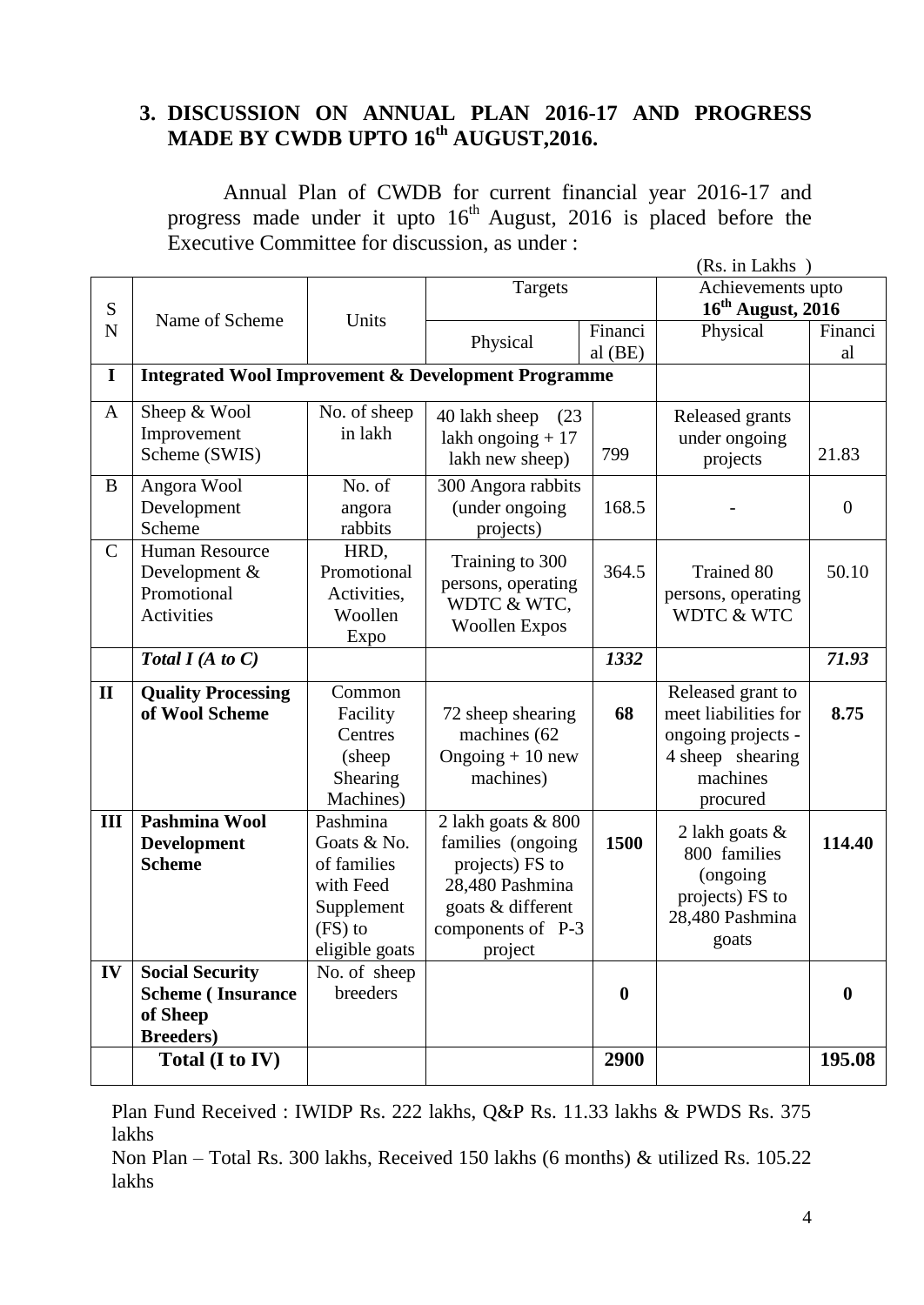#### **4. DISCUSSION AND APPROVAL OF PENDING PROJECT PROPOSALS AS RECOMMENDED BY 29TH MEETING OF THE PROJECT COMMITTEE (PC) OF CWDB HELD ON 12TH JULY,2016.**

The 29<sup>th</sup> Project Committee meeting of the CWDB was held on  $12<sup>th</sup>$ July,2016 at Jodhpur has considered and recommended following new project proposals (enclosed as **Annexure-III : Page no. 24 to 29**) to the Executive Committee for necessary approval and implementation during current financial year 2016-17, as under:

A. Name of Scheme : Sheep & Wool Improvement Scheme (SWIS)

### **i. Name of Implementing Agency: - The Director, Animal Husbandry Department, Govt. of M.P., Bhopal (M.P.)**

|                |                            | (INS. III IANIIS <i>)</i> |                          |              |                                    |
|----------------|----------------------------|---------------------------|--------------------------|--------------|------------------------------------|
| S              | Components                 | Recommended proposal      |                          | Total        | Recommendation of                  |
| N <sub>0</sub> |                            | Unit                      | $\overline{1^{st}}$ year | project Cost | the Project                        |
|                |                            |                           |                          | for 3 years  | Committee meeting                  |
| $\mathbf{1}$   | <b>Health Care</b>         | $0.64$ Lakh               | 11.52                    | 34.56        | <b>The</b><br><b>Board</b><br>has  |
|                | $\omega$ Rs 18/- per sheep | Sheep per                 |                          |              | received first project             |
|                |                            | year                      |                          |              | from M.P. State during             |
| $\overline{2}$ | Breed Improvement-         | 400 Stud                  | 20.00                    | 20.00        | 12 <sup>th</sup> Plan. The Project |
|                | Distribution of good       | Rams                      |                          |              | <b>Committee</b><br>(PC)           |
|                | quality breedable          |                           |                          |              | considered<br>and                  |
|                | Rams @ Rs 5,000/-          |                           |                          |              | recommended<br>the                 |
|                | per Ram                    |                           |                          |              | project to benefit 0.64            |
| 3              | Strengthening of sheep     | 1 farm                    | 20.00                    | 20.00        | lakhs sheep of M.P.                |
|                | breeding farm @ Rs.        |                           |                          |              | <b>State</b><br>with               |
|                | 20.00 Lakh per farm        |                           |                          |              | strengthening of<br>one            |
| $\overline{4}$ | Overhead Expenditure       | $0.64$ lakh               | 3.20                     | 9.60         | sheep breeding farm                |
|                | $@ 5/-$ per sheep          | Sheep per                 |                          |              | distribution<br>and<br>of          |
|                |                            | year                      |                          |              | 400<br>quality<br>good             |
|                | Total                      |                           | 54.72                    | 84.16        | breedable rams<br>with             |
|                |                            |                           |                          |              | total grant of Rs. 54.72           |
|                |                            |                           |                          |              | lakhs during current               |
|                |                            |                           |                          |              | FY 2016-17.                        |

- Project area : Shivpuri (MP)

#### **ii. Name of Implementing Agency: - The Director Animal Husbandry Department, Govt. of Rajasthan, Jaipur.**

Project Area : Jodhpur and Bikaner

 $(D<sub>s</sub>$  in lakhe)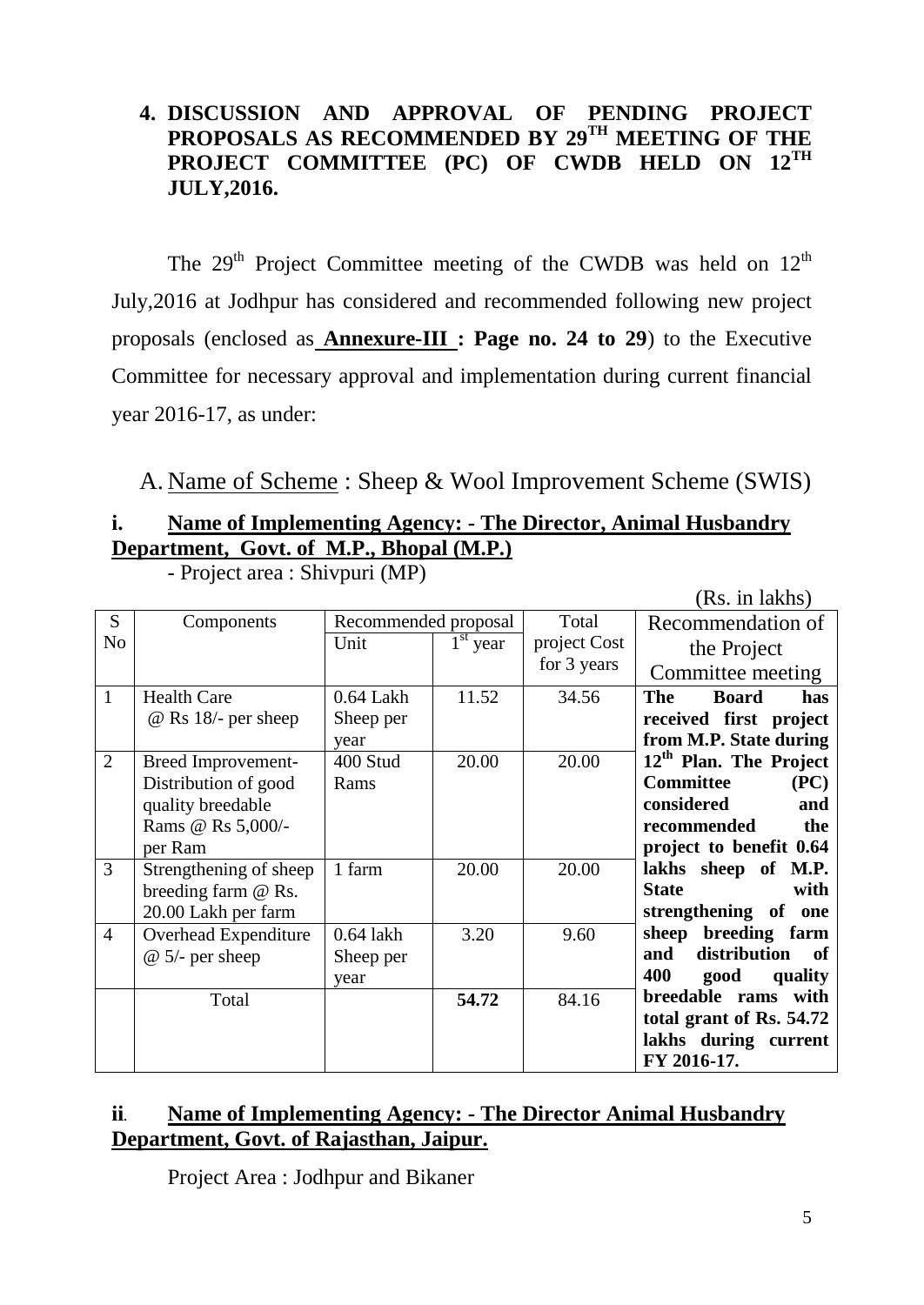(Rs. in lakhs)

|                |                     |             |            |          | $\lambda$                                                      |
|----------------|---------------------|-------------|------------|----------|----------------------------------------------------------------|
| S              | Components          | Recommended |            | Total    | Recommendation of the Project                                  |
| N <sub>0</sub> |                     | proposal    |            | project  | Committee meeting                                              |
|                |                     | Unit        | $1st$ year | Cost for |                                                                |
|                |                     |             |            | 3 years  |                                                                |
| $\mathbf{1}$   | <b>Health Care</b>  | 10 lakhs    | 180.00     | 540.00   | received<br>first<br><b>Board</b><br>has<br>The                |
|                | @ Rs 18/- per       | Sheep per   |            |          | from<br>Rajasthan<br>project<br>Govt.                          |
|                | sheep               | year        |            |          | $12^{\text{th}}$<br>during<br><b>The</b><br><b>PC</b><br>Plan. |
| $\overline{2}$ | Overhead            | 10 lakh     | 50.00      | 150.00   | considered and recommended the                                 |
|                | Expenditure @       | Sheep per   |            |          | project to benefit 10 lakhs sheep of                           |
|                | $Rs. 5/- per sheep$ | year        |            |          | Jodhpur and Bikaner<br>division                                |
| 3              | Feed                | One lakh    | 270.00     | 810.00   | against the proposal of total 20                               |
|                | Supplement to       | eligible    |            |          | lakhs with coverage of 10% i.e. one                            |
|                | debilitated/weak    | sheep       |            |          | lakh<br>sheep<br>under<br><b>'Feed</b>                         |
|                | /pregnant sheep     |             |            |          | Supplement' component with total                               |
|                | @ Rs 3/- per        |             |            |          | grant of Rs. 500 lakhs during                                  |
|                |                     |             |            |          | current FY 2016-17.<br>It<br>was                               |
|                | sheep per day       |             |            |          |                                                                |
|                | for 90 days         |             |            |          | decided that the Implementing                                  |
|                | Total               |             | 500.00     | 1500.00  | Agency i.e. Animal Husbandry                                   |
|                |                     |             |            |          | Deptt., Govt. of Raj. will submit                              |
|                |                     |             |            |          | undertaking<br>before<br>issuing                               |
|                |                     |             |            |          | sanction that there would be no                                |
|                |                     |             |            |          | duplicity of welfare programme for                             |
|                |                     |             |            |          | the same purpose to the wool                                   |
|                |                     |             |            |          | growers under the project areas of                             |
|                |                     |             |            |          | <b>CWDB.</b>                                                   |

#### **iii. Name of Implementing Agency: - The H.P. State Cooperative Wool Procurement and Marketing Federation Ltd, Shimla (HP).**

Project areas : Mandi, Lahaul & Spiti and also left out sheep of Kullu & Chamba

(Rs. in lakhs) S N Components Recommended proposal Total project Cost for 3 years Recommendation of the Project Committee meeting Unit  $1<sup>st</sup>$ year 1 Health Care @ Rs 18/- per sheep 2.00 Lakh Sheep per year 36.00 108.00 **The Project Committee considered and recommended the project to benefit 2 lakhs new sheep of H.P. State with total grant of Rs. 66 lakhs during FY 2016-17 including distribution of 400 good quality breedable rams under Breed Improvement.**  2 Breed Improvement-Distribution of Ram @ Rs 5000/- per Ram 400 Ram per year (400X3) 20.00 60.00 3 Overhead Expenditure @ 5/ per sheep 2.00 lakh Sheep per year 10.00 30.00 Total **66.00** 198.00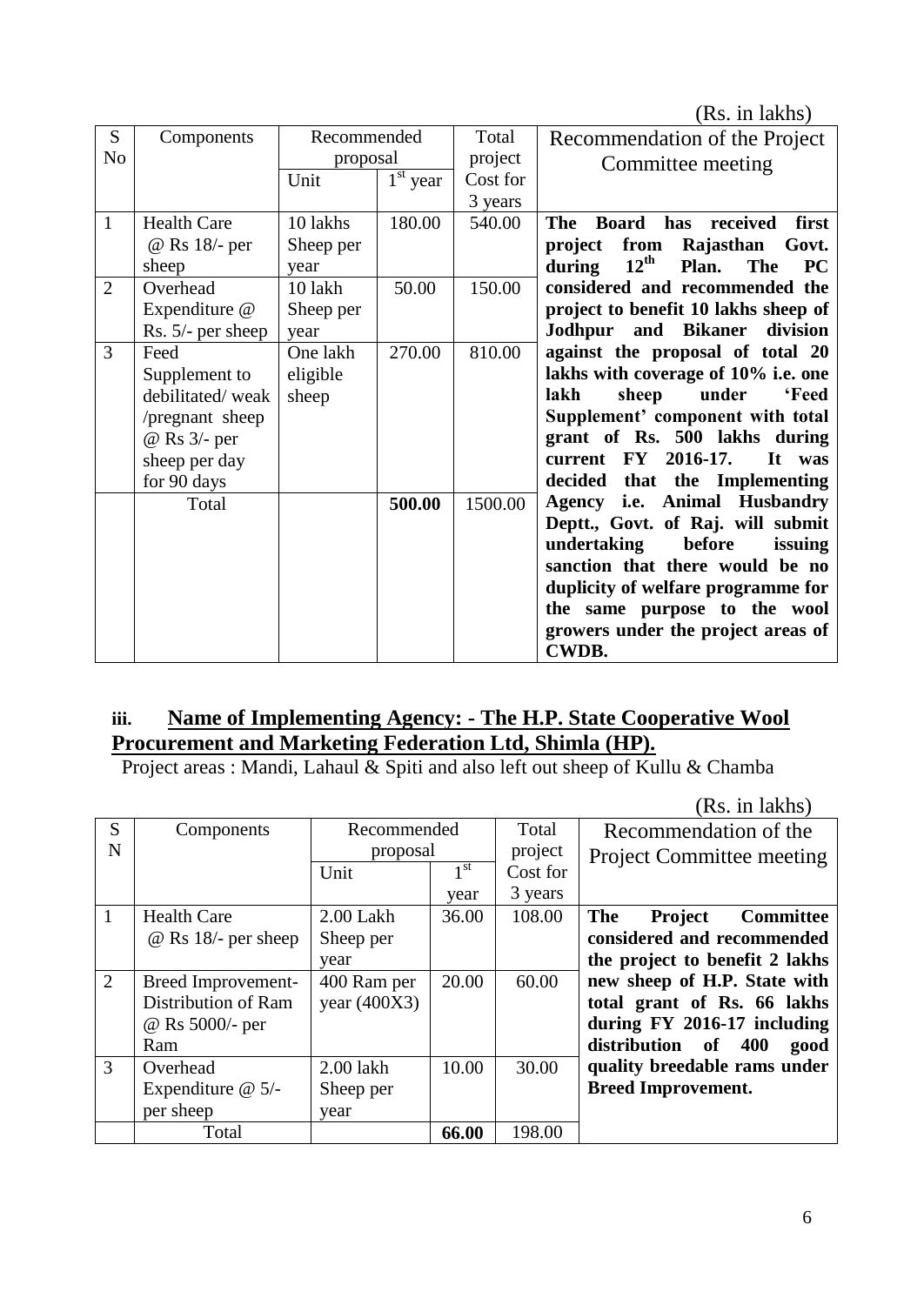#### **iv. Name of Implementing Agency: - Punyashloka Ahilyadevi Maharashtra Mendhi Va Sheli Vikas Mahamandal Ltd Pune.**

Project areas : Ahmednagar, Nashik, Dhule, Pune, Solapur, Sangali districts

|                |                            |           |                 |          | (Rs. in lakhs)                                   |
|----------------|----------------------------|-----------|-----------------|----------|--------------------------------------------------|
| S              | Components                 |           | Recommended     |          | Recommendation of the                            |
| N <sub>o</sub> |                            | proposal  |                 | project  | <b>Project Committee</b>                         |
|                |                            | Unit      | 1 <sup>st</sup> | Cost for | meeting                                          |
|                |                            |           | year            | 3 years  |                                                  |
| 1              | <b>Health Care</b>         | 3.00 Lakh | 54.00           | 162.00   | <b>The</b><br><b>Project</b><br><b>Committee</b> |
|                | $\omega$ Rs 18/- per sheep | Sheep per |                 |          | considered<br>and                                |
|                |                            | year      |                 |          | recommended the project to                       |
| 2              | Breed Improvement-         | 500 Ram   | 25.00           | 50.00    | benefit 3 lakhs new sheep of                     |
|                | Distribution of Ram @      | per year  |                 |          | <b>Maharashtra State with total</b>              |
|                | Rs 5000/- per Ram          | (500X2)   |                 |          | grant of Rs. 94 lakhs during                     |
| 3              | Overhead Expenditure       | 3.00 lakh | 15.00           | 45.00    | 2016-17<br>FY.<br>including                      |
|                | $@ 5/-$ per sheep          | Sheep per |                 |          | distribution<br>500<br><b>of</b><br>good         |
|                |                            | year      |                 |          | quality<br>breedable<br>rams                     |
|                | Total                      |           | 94.00           | 257.00   | under Breed Improvement.                         |

B. : Quality Processing of Wool Scheme (Q&P)

(Rs. in lakhs) SN Name of Implementing Agency Project cost as per project proposal Recommended project cost by PC meeting **Recommendation of the Project Committee meeting** 1 District Sheep Husbandry Officer, Ladakh Autonomous Hill Development Council, Leh 30 lakhs (25 lakhs for cost of 10 sheep shearing machines & 5 lakhs for training to wool shearers) Grant upto **Rs. 25 lakhs** for procurement of 10 sheep shearing machines @ Rs. 2.5 lakhs per machine **The Project Committee considered and recommended the project to procure 10 Sheep Shearing Machines with grant upto Rs. 25 lakhs (actual cost basis for procurement of machineries with spare parts). Proposal for training to local youths for sheep shearing has deferred and may be considered under HRD scheme after procurement.** 

C. : Human Resource Development & Promotional Activity (HRD)

(Rs. in lakhs) S N Name of Implementing Agency Project cost as per project proposal Recommended project cost by PC meeting **Recommendation of the Project Committee meeting** 1 District Sheep Husbandry Officer, Ladakh Autonomous Hill Development Council, Leh Rs. 25.08 lakhs for 2 units @ Rs. 12.54 lakhs each **Rs. 12.54 lakhs** for one Short Term **Training** Courses in woollen products manufacturing and designing **The Project Committee considered and recommended one Short Term Training Course in woollen products manufacturing and designing @ Rs. 12.54 lakhs per centre as per prescribed norms under HRD scheme for value addition of pashmina wool in Leh.**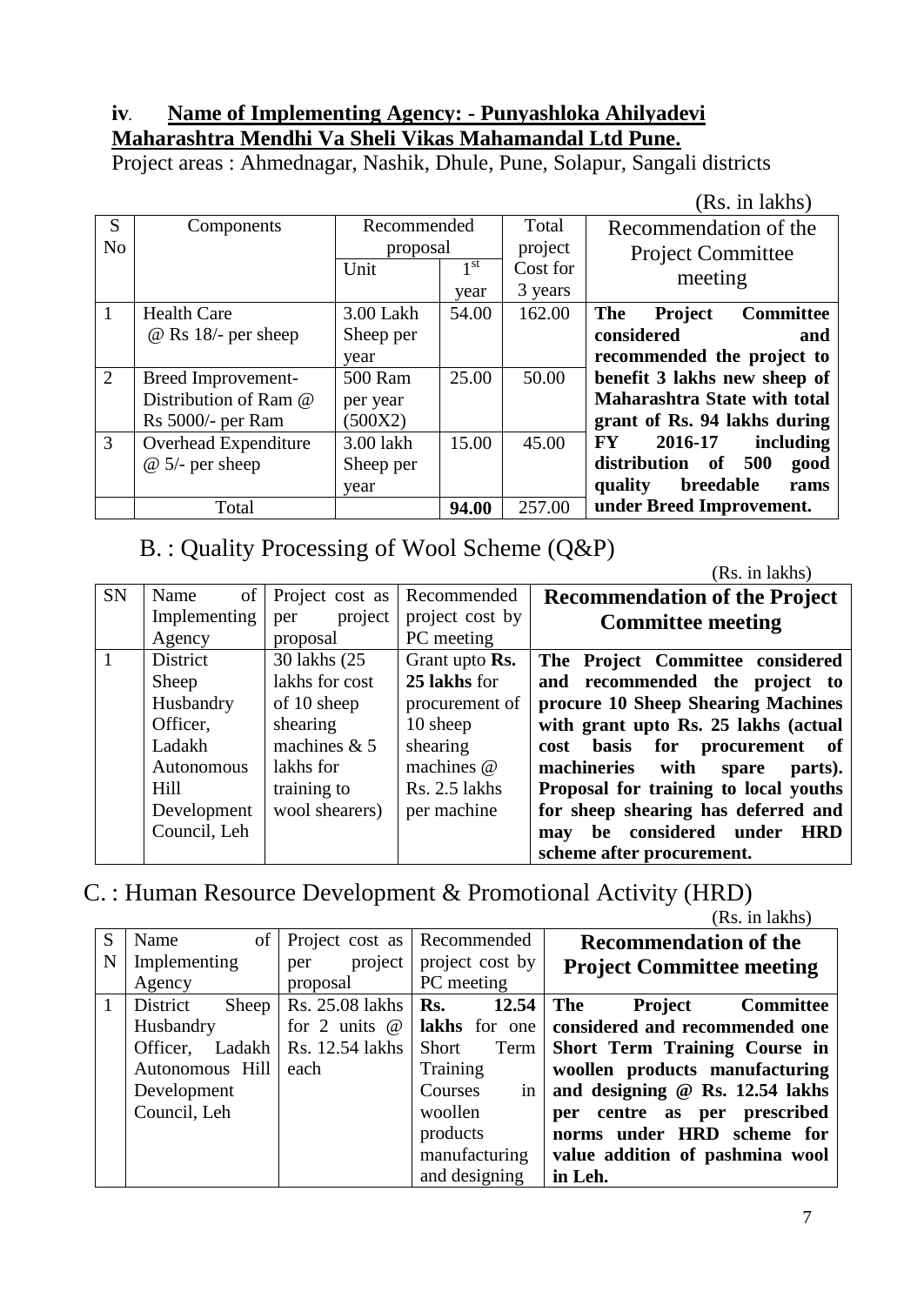| $\overline{2}$                         | Uttarakhand<br>Sheep & Wool<br>Development<br>Board, Dehradun          | $(i)$ Rs. 2.90 for<br>training $\&$ (ii)<br>Rs. 17.40 lakhs<br>for monthly<br>emoluments to<br>58 sheep<br>shearers @<br>$6,000$ /- pm for<br>5 months) | <b>Rs. 2.90 lakhs</b><br>for training to<br>58 wool<br>shearers/<br>graders @ Rs.<br>$5,000/$ - p.m.                                                                                                     | <b>Committee</b><br><b>The</b><br><b>Project</b><br>considered and<br>recommended<br>only one proposal for providing<br>training to 58 educated sheep<br>breeders $@$ Rs. 5,000/- p.m. for 5<br>months duration with grant upto<br>actual<br>2.90<br>lakhs<br>on<br>Rs.<br>expenditure basis.<br>Monthly emoluments of Rs. 6,000/-<br>to 58 trained sheep rearers for 5<br>months (Rs. 17.40 lakhs) has not<br>recommended.                                                                |
|----------------------------------------|------------------------------------------------------------------------|---------------------------------------------------------------------------------------------------------------------------------------------------------|----------------------------------------------------------------------------------------------------------------------------------------------------------------------------------------------------------|--------------------------------------------------------------------------------------------------------------------------------------------------------------------------------------------------------------------------------------------------------------------------------------------------------------------------------------------------------------------------------------------------------------------------------------------------------------------------------------------|
| 3                                      | Uttarakhand<br>Sheep & Wool<br>Development<br>Board, Dehradun          | $(i)$ Rs. 2 lakhs<br>for organizing<br>workshop to<br>motivate 100<br>shepherds $\&$<br>$(ii)$ Rs. 3.50<br>lakhs for 10<br><b>Sheep Shows</b>           | <b>Rs. 5.50 lakhs</b><br>(Rs. 2 lakhs for<br>one Workshop<br>& Rs. 3.50<br>lakhs for 10<br>Sheep shows to<br>aware<br>shepherds<br>about latest<br>techniques of<br>sheep<br>management<br>by experts. ) | <b>Committee</b><br>Project<br><b>The</b><br>considered and<br>recommended<br>both the proposals for organizing<br>one workshop at Dehradun with<br>financial assistance upto Rs. 2<br>lakhs against actual expenses basis<br>for welfare of shepherds and 10<br>Sheep shows and Health Camps<br>price<br>(medicines,<br>distribution,<br>transportation) @ Rs. 0.35 lakhs<br>per event for improved breed of<br>sheep/rams and quality of wool.                                           |
| $\overline{4}$<br>$\ddot{\phantom{0}}$ | Director, Animal<br>Husbandry<br>Deptt., Govt. of<br>Rajasthan, Jaipur | Training to 30<br>farmers per<br>batch for 6<br>days duration.<br>(30 farmers X<br>6 days X Rs.<br>200 per day)<br>24 camps.                            | <b>Rs. 8.64 lakhs</b><br>Total 24 camps<br>@ Rs. 0.36<br>lakh                                                                                                                                            | Project<br><b>Committee</b><br><b>The</b><br>considered and recommended the<br>training project for shepherds<br>under HRD scheme for breeding<br>techniques,<br>disease<br>controlling,<br>vaccination, treatment, shearing<br>by machines etc. at Departmental<br><b>Training Centres/Institute</b><br>with<br>financial assistance upto Rs. 8.64<br>lakhs on actual expenditure basis<br>during 2016-17. Total 24 camps $@$<br>Rs. 0.36 lakh (30 farmers X 6 days<br>X Rs. 200 per day) |
| 5                                      | Director, Animal<br>Husbandry<br>Deptt., Govt. of<br>Rajasthan, Jaipur | Rs. 14.40 lakhs<br>$(24 \text{ visits } @$<br>Rs. 60,000/-<br>exposure visit<br>for sheep<br>breeders to<br>reputed<br>institutions.                    | <b>Rs. 6.00 lakhs</b><br>for only 10<br>exposure visits                                                                                                                                                  | <b>Committee</b><br>Project<br><b>The</b><br>has<br>considered and recommended the<br>proposal of 10 exposure visits for<br>progressive<br>shepherds<br>in<br>the<br>batches of 25-30 farmers for 3-4<br>duration<br>to<br>reputed<br>days<br>institutions like: CSWRI, Central<br>Sheep Breeding Farm; Hissar &<br>Veterinary Universities etc. @ Rs.<br>0.60 lakh per visit under HRD<br>scheme during FY 2016-17.                                                                       |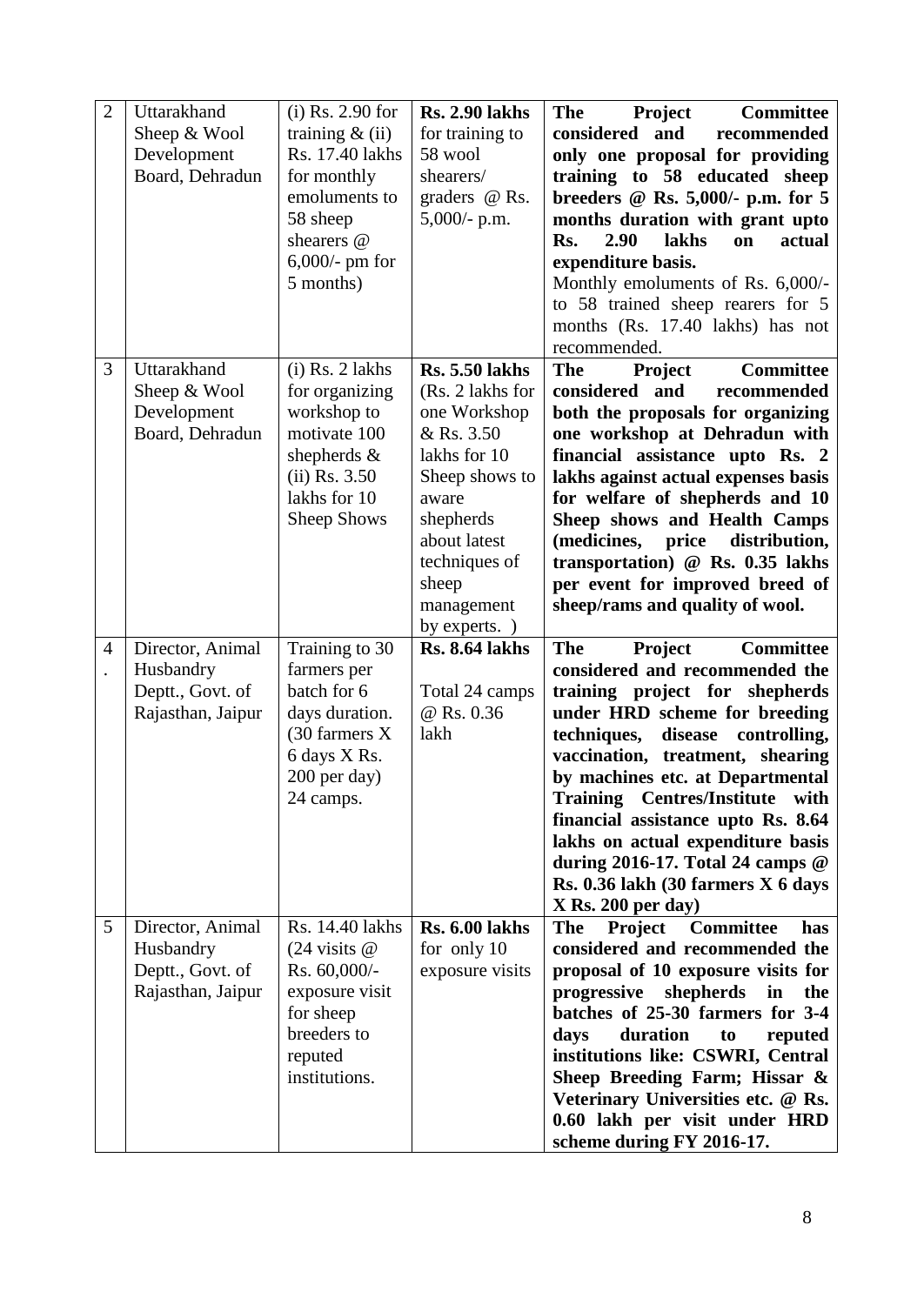During the Project Committee meeting, the Director, Animal Husbandry Deptt., Govt. of Rajasthan informed that all proposed proposals submitted by the Director, Animal Husbandry Deptt., Govt. of Rajasthan would be implemented by the Chief Executive Officer, Rajasthan Livestock Development Board (RLDP), Govt. of Rajasthan, Jaipur as Implementing Agency. Therefore sanction and release of grant may be issue in favour of RLDB, Jaipur. In this regard, it was recommended that consent letter would be submitted by the Director Animal Husbandry Deptt., Govt. of Rajasthan and CEO, Rajasthan Livestock Development Board, Jaipur to CWDB before next meeting of the Executive Committee. The same consent letter is yet to be received by the CWDB.

As the  $12<sup>th</sup>$  Five Year Plan is up to  $31<sup>st</sup>$  March, 2017 and current Financial Year is the last year of the  $12<sup>th</sup>$  Plan, therefore it is proposed that above SWIS projects may be approved only for one year (FY 2016-17) subject to condition that further continuation in  $2<sup>nd</sup>$  and  $3<sup>rd</sup>$  year of the projects period will be as per revised parameter of the components if approved for the  $13<sup>th</sup>$ Plan or first year of the  $13<sup>th</sup>$  Plan, whichever may be.

As above, recommended new project proposals by  $29<sup>th</sup>$  Project Committee meeting are placed before the Executive Committee for necessary approval.

#### **5. TO REVISE PROJECT COSTS OF TWO R&D PROJECTS BEING IMPLEMENTED BY WOOL RESEARCH ASSOCIATION, THANE**

The  $46<sup>th</sup>$  Executive Committee meeting held on  $20<sup>th</sup>$  January, 2016 has approved revised costs of following two ongoing R&D projects of Wool Research Association excluding salary component for the remaining period of the project duration as well as continuation of project during  $12<sup>th</sup>$  Plan period, as under: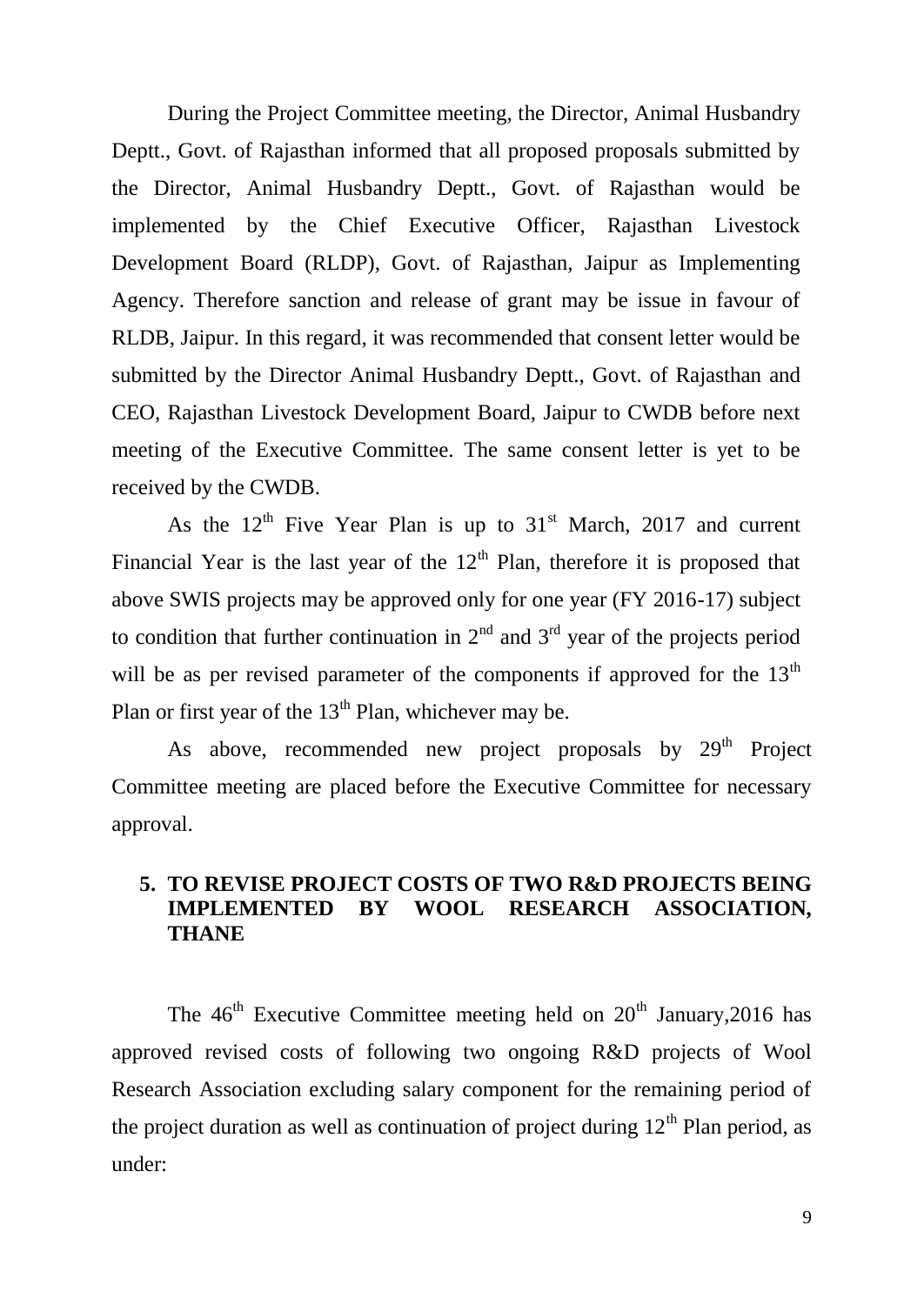|                                                                                                                                                                                                                    |                                                                                |                                                     |                                                        |                                                     |                                                                      | (Rs. in lakhs)                                   |
|--------------------------------------------------------------------------------------------------------------------------------------------------------------------------------------------------------------------|--------------------------------------------------------------------------------|-----------------------------------------------------|--------------------------------------------------------|-----------------------------------------------------|----------------------------------------------------------------------|--------------------------------------------------|
| <b>R&amp;D</b> Project proposal for                                                                                                                                                                                | Project<br>Cost<br>$\overline{\phantom{a}}$<br>Original<br>(for<br>2<br>years) | <b>Fund</b><br>under<br><b>Salary</b><br>(Original) | <b>Expen</b><br>diture<br>made<br>by<br><b>WRA</b>     | <b>Revis</b><br>ed<br><b>Cost</b>                   | <b>Funds</b><br>already<br>released to<br><b>WRA</b><br>(in<br>2014) | <b>Remaining</b><br>grant                        |
| A. Design & Development of<br>Indian wool based<br>smart<br>having<br>textiles<br>thermoregulatory<br>properties<br>using phase change material<br>(PCM).                                                          | 52.75<br>$(1st$ year<br>salary<br>7.20)                                        | 15.48                                               | 9.56<br>(1 <sup>st</sup> )<br>year<br>salary<br>7.20)  | 35.87<br>(2 <sup>nd</sup><br>year<br>salary<br>Nil) | 17.88                                                                | 17.99<br>(2 <sup>nd</sup><br>year<br>salary Nil) |
| <b>B.</b> Use of Indian wool in<br>development of technical<br>textiles like nonwoven mesh<br>for moisture management,<br>filtration<br>fabrics,<br>wipe,<br>insulating mats, roof-lines,<br>sport shoe liner etc. | 47.14<br>$(1st$ year<br>salary<br>9.60)                                        | 20.64                                               | 12.54<br>(1 <sup>st</sup> )<br>year<br>salary<br>9.60) | 37.85<br>(2 <sup>nd</sup><br>year<br>salary<br>Nil) | 12.04                                                                | 25.81<br>(2 <sup>nd</sup><br>year<br>salary Nil) |

On circulating the minutes of above Executive Committee meeting, the Wool Research Association pointed out that the revised cost works out to Rs. 44,16,807/-, in reality under the R&D project for "Design & Development of Indian wool based smart textiles having thermoregulatory properties using phase change material (PCM)'. WRA vide their letter No. 2058 dated 8<sup>th</sup> March,2016 requested for necessary correction in the minuted document and modify sanction orders issued by the CWDB alongwith extension of project period upto March,2017. This calculating mistake was occurred due to wrong (double) deduction of unspent balance amount of Rs. 8.30 lakhs under the agenda item of last Executive Committee meeting as well as shown wrong project cost by WRA in their proposal. Copy of WRA request letter is enclosed as **Annexure-IV (Page no. 30 to 35 )** for re-consideration of corrected project cost.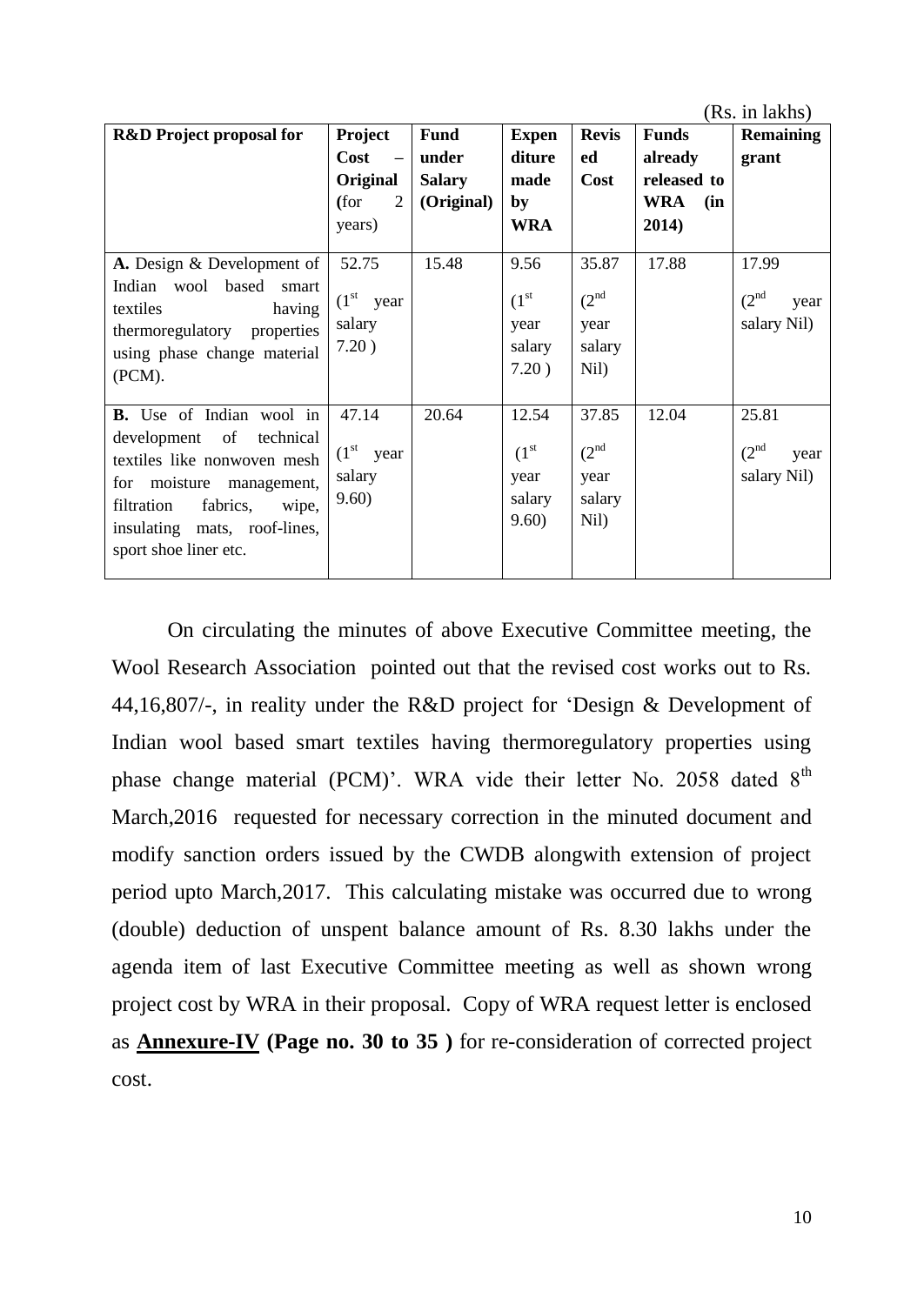After adjusting the available unspent balance fund (Rs. 8,30,293/-) and excess expenditure (49,500/-) made by WRA under both the R&D projects, the revised project cost as well as further grant to be released are as under:

(Rs. in lakhs)

| <b>R&amp;D</b> Project proposal for                                                                                                                                                                                      | Project<br>Cost<br>$\overline{\phantom{a}}$<br>Original | <b>Fund</b><br>under<br><b>Salary</b> | <b>Expend</b><br>iture<br>made          | <b>Revised</b><br>Cost                 | <b>Funds</b><br>released<br>to | <b>Remaining</b><br>grant under<br>revised cost                          |
|--------------------------------------------------------------------------------------------------------------------------------------------------------------------------------------------------------------------------|---------------------------------------------------------|---------------------------------------|-----------------------------------------|----------------------------------------|--------------------------------|--------------------------------------------------------------------------|
|                                                                                                                                                                                                                          | (for<br>2<br>years)                                     | (Original)                            | by<br><b>WRA</b>                        |                                        | <b>WRA</b><br>in 2014          |                                                                          |
| A. Design & Development of<br>Indian wool based<br>smart<br>textiles<br>having<br>thermoregulatory<br>properties<br>using phase change material<br>(PCM).                                                                | 52.75<br>$(1st$ year<br>salary<br>7.20)                 | 15.48                                 | 9.56<br>$(1st$ year<br>salary<br>7.20)  | 44.17<br>$(2nd$ year<br>salary<br>Nil) | 17.88                          | 26.29<br>(17.99)<br>$+$<br>8.30<br>as<br>unspent<br>balance<br>fund)     |
| <b>B.</b> Use of Indian wool in<br>development of<br>technical<br>textiles like nonwoven mesh<br>for moisture<br>management,<br>fabrics,<br>filtration<br>wipe,<br>insulating mats, roof-lines,<br>sport shoe liner etc. | 47.14<br>$(1st$ year<br>salary<br>9.60)                 | 20.64                                 | 12.54<br>$(1st$ year<br>salary<br>9.60) | 37.85<br>$(2nd$ year<br>salary<br>Nil) | 12.04                          | 25.31<br>(25.81)<br>0.50<br>as<br>excess<br>expenditure/<br>utilization) |

As above revised costs of both the R&D projects of WRA excluding salary component is again placed before the EC for necessary approval as well as continuation of project upto March,2016.

#### **6. POST-FACTO APPROVAL FOR REIMBURSEMENT OF EXPENDITURE OF RS. 5,85,265/- TO DSHO, LAHDC, LEH REGD. DEDICATION OF CENTRES IN LADAKH REGION BY HMOST, CONSTRUCTED UNDER PASHMINA DEVELOPMENT PROGRAMME.**

Shri Santosh Kumar Gangwar, the then Hon"ble Minister of State for Textiles (Independent Charge) dedicated/ inaugurated Solarized Community Centre and Animal Shelters-cum-guard rooms at Karzok and Samad villages of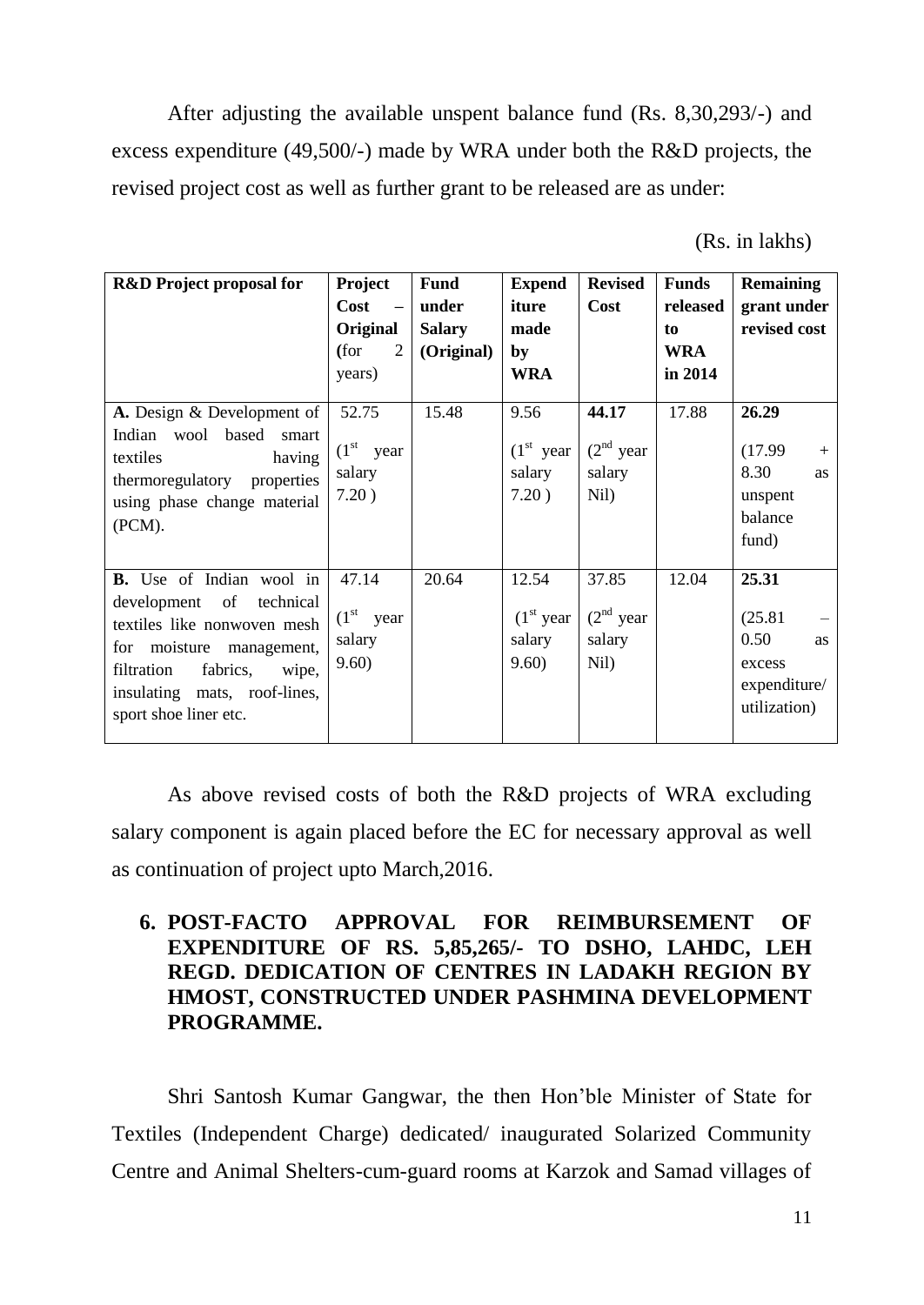Changthang area of Ladakh region during his visit to Leh from  $16<sup>th</sup>$  to  $18<sup>th</sup>$  June, 2016 in the presence of the Chairman; CWDB, Joint Secretary (Wool); MOT & Vice Chairperson; CWDB, Hon"ble MP; Leh-Kargil, CEC; LAHDC, local administration, guests and beneficiaries under public programmes. These Centres were constructed in very remote hilly areas at China boarder under Pashmina development programmes of Ministry of Textiles with the help of Ladakh Autonomous Hill Development Council (District Sheep Husbandry Office, Govt. of J. & K.), Leh.

CWDB has requested office of the District Sheep Husbandry Officer (DSHO), LAHDC, Leh to make necessary arrangements for above visit of HMOST and other dignitaries/officers for their stay, transportation, public programme, food/working lunch/refreshment for beneficiaries/participants, photography etc. on actual reimbursement basis. Accordingly, the DSHO, Leh has sent total expenditure of Rs. 5,85,265/- to this office for reimbursement with details/head-wise payments,which is enclosed as **Annexure-V**. (Page No. 36).

The Joint Secretary (Wool), MOT & Vice Chairperson, CWDB, in principle, approved this expenditure under the scheme of HRD & Promotion Activities for FY 2016-17 with direction to get post-facto approval from next meeting of the Executive Committee of Board, vide office Note dated 4-07- 2016. The Board has reimbursed the expenditure of Rs. 5,85,265/- in favour of District Sheep Husbandry Officer, Leh against payments made for said visit of HMOST.

As above, matter is placed before the Executive Committee for post-facto approval for reimbursement of expenditure of Rs. 5,85,265/- to DSHO, LAHDC, Leh regd. dedication of Centres in Ladakh region by the then HMOST, constructed under Pashmina development programme under HRD scheme of CWDB during current FY 2016-17.

\*\*\*\*\*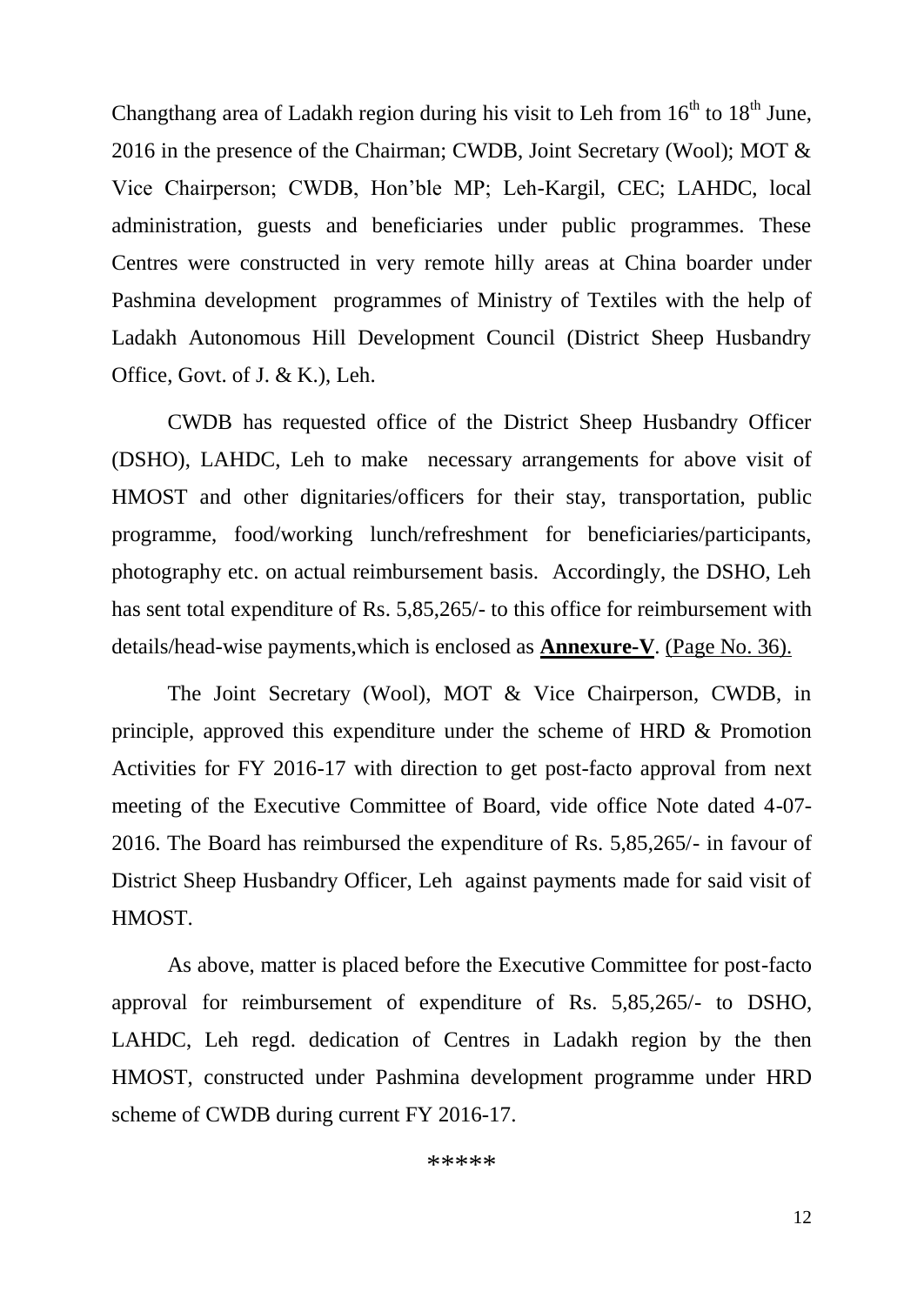### **MINUTES OF 46th EXECUTIVE COMMITTEE MEETING OF CENTRAL WOOL DEVELOPMENT BOARD HELD ON 20th JANUARY, 2016 AT CSWRI, AVIKANAGAR (JAIPUR)**

The 46<sup>th</sup> Executive Committee (EC) meeting of Central Wool Development Board (CWDB) held on  $20<sup>th</sup>$  January, 2016 at 2.30 p.m. at Central Sheep & Wool Research Institute, (CSWRI) Avikanagar under the chairpersonship of Ms. Geeta Narayan, Joint Secretary, Ministry of Textiles & Vice Chairperson CWDB.

Following Executive Committee members were present in the meeting:

- 1. Dr. S.M.K. Naqvi, Director, Central Sheep & Wool Research Institute, (CSWRI) Avikanagar, Teh. Malpura, Distt. Tonk, Via.: JAIPUR (Rajasthan)
- 2. Mrs. Suminder Kaur, Under Secretary (IFW), Ministry of Textiles, Udyog Bhawan, New Delhi.
- 3. Shri A.P. Deshpande, Secretary General, Indian Woollen Mills Federation, 7<sup>th</sup> Floor, 5<sup>th</sup> New Marine Lines, Mumbai. 400 020
- 4. Mr. T.R. Rao, Advisor, Wool Research Association, Akbar Camp Road, Sandoz Baug, Kolshet Road, THANE (Mumbia)
- 5. Shri Giriraj Kumar Meena, Executive Director, CWDB, Jodhpur.

In Attendance :

- 1. Shri G. K. Rajnish, Under Secretary (Wool), Ministry of Textiles, Udyog Bhawan, New Delhi.
- 2. Shri A.K. Shinde, Incharge, PME, CSWRI, Avikanagar.
- 3. Shri Ajay Kumar, Incharge, TMTC, CSWRI, Avikanagar.
- 4. Mr. Raj Kumar Gupta, Mech. Engg. Deptt., Indian Institute of Technology, (IIT), Hauz Khas, New Delhi 110 016.
- 5. Mr. Davinder Pal Singh, Project Associate, IIT, New Delhi
- 6. Shri Anurag Purohit, Supervisor, CWDB, Jodhpur.

Dr. S.M.K. Naqvi, Director, CSWRI welcomed all participants at their Institute and expressed thanks to the Chairperson for holding the EC meeting at CSWRI, Avikanagar. Ms. Geeta Narayan, Joint Secretary (Wool) and the Chairperson also welcomed the participants and appreciated the role played by the Institute in research and development of sheep and wool in the country. After brief introduction of all the participants, she then asked the ED to commence the proceedings. Shri G.K. Meena, Executive Director, CWDB introduced the agenda items in seriatim followed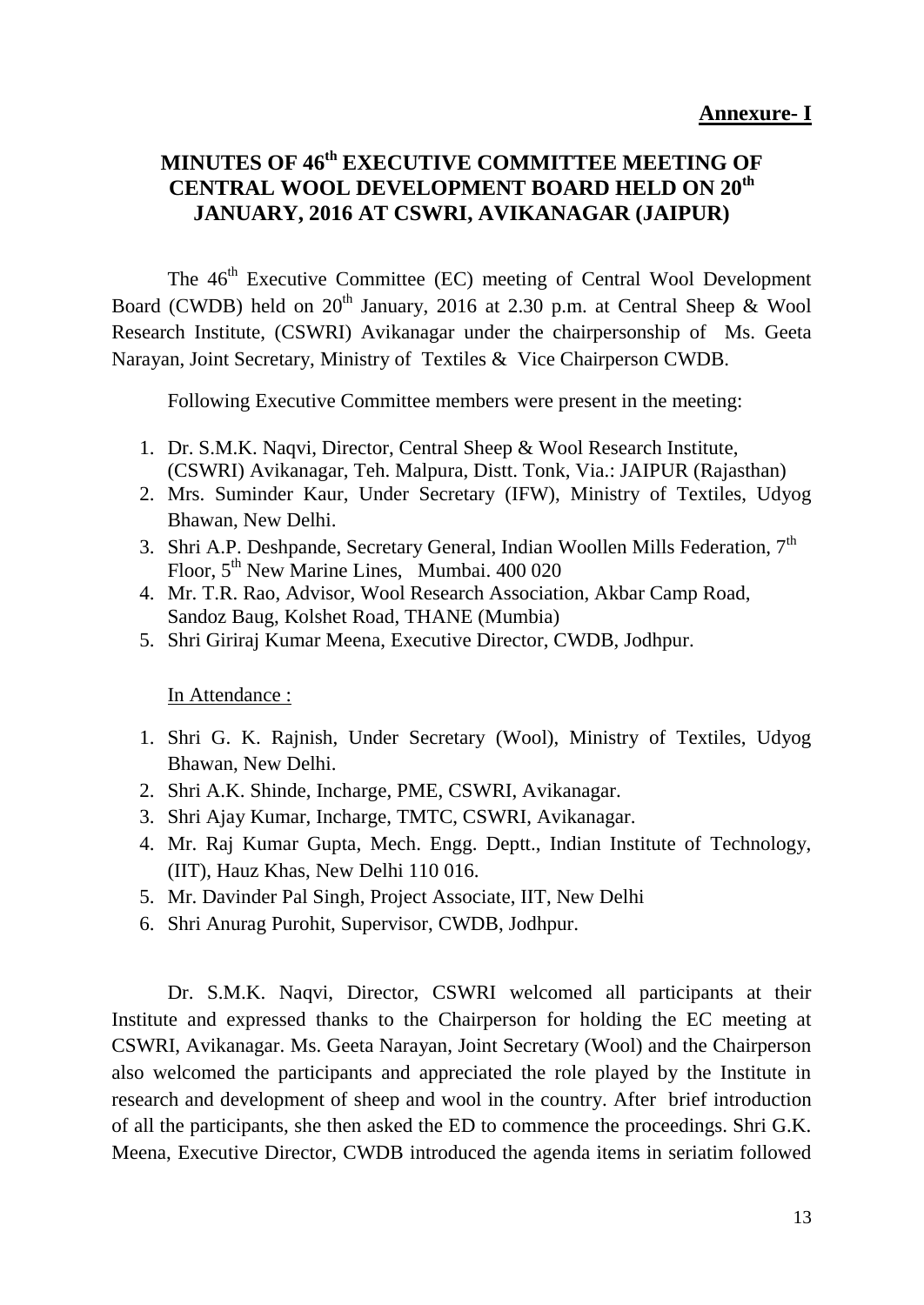by presentation on each point. The discussion and decisions on the agenda items are elaborated as under:

#### **I. Confirmation of minutes of the last meeting (45th) of Executive Committee held on 25th November,2014 in New Delhi.**

Since no comments were received from any member, the minutes of  $45<sup>th</sup>$ meeting of the Executive Committee of the CWDB were confirmed unopposed.

#### **II.** Action taken report on the decisions of 45<sup>th</sup> meeting of the Executive **Committee.**

Actions taken with reference to the decisions of the  $45<sup>th</sup>$  meeting were noted by the EC. However regarding the decisions relating to CFCs at Ludhiana and Kekri under Quality Processing of Wool scheme, the discussion emerged as follows :

(i) It was explained that during  $11<sup>th</sup>$  Plan the Board had established 14 Common Facility Centers (CFC) for different processing facilities at different locations but out of them following two implementing agencies expressed their inabilities in running the respective CFCs any further. The details of these two CFCs are :-

- (a) M/s. Monika Handloom Workshop Co-op. Industrial Society, Ludhiana : In FY 2007-08, the Board sanctioned one CFC for setting up wool combing & spinning unit for processing of scoured wool into wool tops and spinning of yarn at Ludhiana and released total grant of Rs. 45.57 lakhs for procurement of machineries.
- (b) M/s. Bajaj Woollen Mills, Kekri, Ajmer (Raj.): In FY 2008-09, sanctioned this CFC for setting up of wool processing facilities for scouring, carding, spinning at Kekri, Ajmer with total grant of Rs. 47.17 lakhs for procurement of machineries only.

(ii) As per the agreement made with the agency while sanctioning the project, the Memorandum of Understanding stated that : "The CWDB with the consent of Ministry will be free to remove, dispose of the machineries/ equipments of the centre or enter into agreement with other party to ensure utilization of these equipments if the agency has not optimally utilized the same for meeting the objectives.

(iii) Project Committee recommendation : The existing machineries should be shifted to some other interested agencies which would be decided through open advertisement process.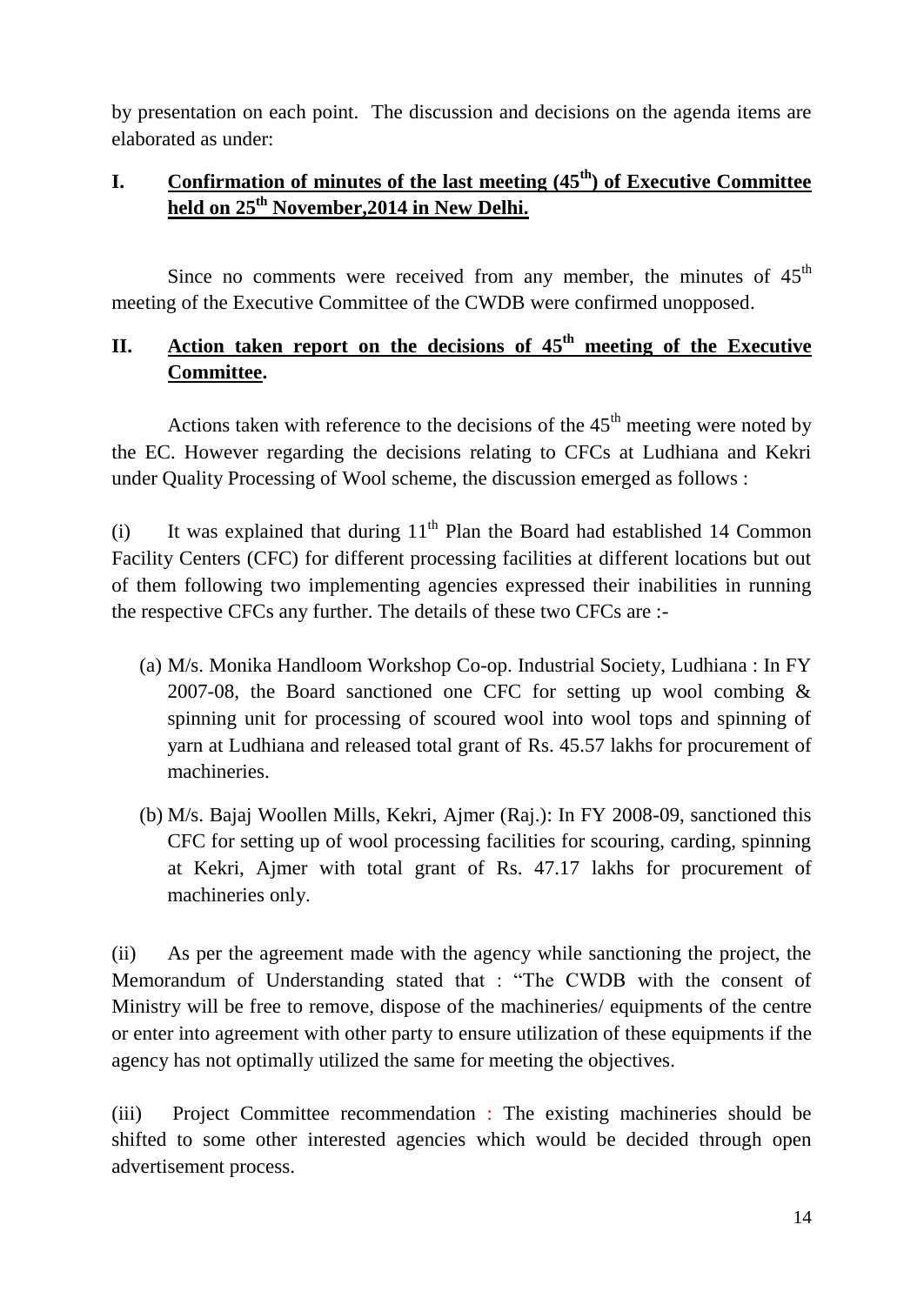(iv) After detailed discussion, the Executive Committee decided that a team comprising of a member each from CWDB, CSWRI and an expert (preferably from WRA) shall visit the two CFCs and submit a report on performance of installed machineries, comparative analysis of two CFCs vis-à-vis other CFCs, shifting cost, residual life of machineries, status of achievement regarding purpose of CFC, obligation on the agency, if any and suggest how to use Government fund in best manner as per terms and conditions of the scheme within six weeks.

#### **3. DISCUSSION ON B.E. & R.E. OF FY 2015-16 AND PROGRESS MADE BY C.W.D.B. TILL DATE.**

The ED, CWDB updated the members about the progress under implementation of Annual Plan 2015-16 of CWDB. The MOT has already released Rs. 15.92 crore to CWDB out of total allocation of Rs. 16.77 crore and Board has utilized Rs. 10.56 crore up to  $15<sup>th</sup>$  Jan., 2016. He ensured that the Board would utilize entire allocated funds except Social Security Scheme for insurance of sheep and shepherds as it is in process of subsuming with the core schemes. It was proposed to re appropriate funds allocated under "Integrated Wool Improvement & Development Programme' IWIDP for 2015-16 within the same allocated budget of Rs. 6.11 crore. More funds was proposed under "Sheep & Wool Improvement Scheme"(SWIS) to meet liabilities under ongoing projects which will be taken from HRD scheme as the Board is not organizing Woollen Expo under HRD & Promotional Activities.

The EC noted the BE/RE along with physical achievement under implementation of Annual Plan 2015-16 up to  $15<sup>th</sup>$  January, 2016

#### **4. DISCUSSION AND APPROVAL OF PENDING PROJECT**  PROPOSALS AS RECOMMENDED BY 28<sup>TH</sup> MEETING OF THE **PROJECT COMMITTEE OF THE BOARD HELD ON 20th NOV., 2015.**

The  $28<sup>th</sup>$  Project Committee meeting of the CWDB held on  $20<sup>th</sup>$ November, 2015 at New Delhi has recommended some new project proposals to the Executive Committee for consideration and necessary approval. The EC after detailed discussion approved following proposals for implementation during remaining period of FY 2015-16  $&$  FY 2016-17 :-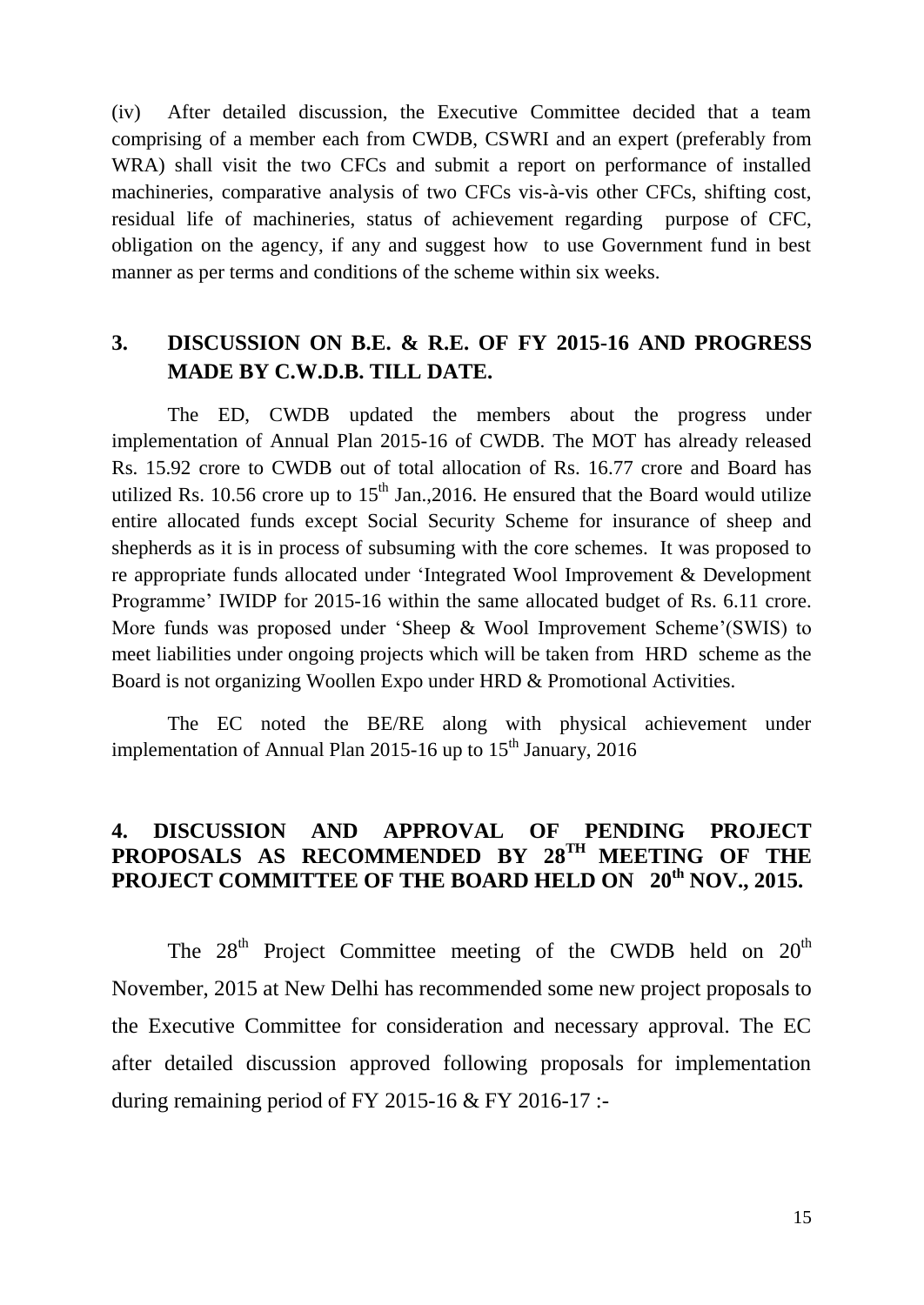#### **I.** Scheme : **Sheep & Wool Improvement Scheme (SWIS)**

Name of Implementing Agency : H.P. State Wool Procurement & Marketing Fed. Ltd., Govt. of H.P., Shimla

#### A. To continue the project in remaining 2 years of project period

| Component   | Physical target         | Financial  | Financial  | <b>Executive Committee's Decision</b>   |
|-------------|-------------------------|------------|------------|-----------------------------------------|
|             |                         | grant for  | grant for  |                                         |
|             |                         | $2nd$ year | $3rd$ year |                                         |
| a. Health   | a. 4 lakh sheep         | 72 lakhs   | 72 lakhs   | Continue the project in remaining       |
| Care        | $@$ Rs. 18/- sheep      |            |            | period of project period as per project |
|             | annually                |            |            | proposal.                               |
| b. Overhead | b. 4 lakh sheep         | 20 lakhs   | 20 lakhs   |                                         |
| Expenses    | $\omega$ Rs. 18/- sheep |            |            |                                         |

#### B. To shift the location of Farm from approved Sarol (Chamba) to Tal (Hamirpur) or Ram Centre Nagwain (Mandi)

| Component       | <b>Physical</b> | Grant      | Proposed to shift | <b>Executive Committee's Decision</b> |
|-----------------|-----------------|------------|-------------------|---------------------------------------|
|                 | target          | Sanctioned | site at           |                                       |
| Strengtheni     | <b>One Farm</b> | Rs. 20     | Tal (Hamirpur) or | Approved shifting of location as per  |
| ng of Sheep     | in $H.P.$       | lakhs      | <b>Ram Centre</b> | Implementing<br>request of the        |
| <b>Breeding</b> | State           |            | Nagwain (Mandi)   | Agency <i>i.e.</i> at Tal (Hamirpur). |
| Farm            | (Chamba)        |            |                   |                                       |

#### **II.** Scheme: **Human Resource Development & Promotional Activities**  ֺ֞֝

|   |             |                     |            |              | (Rs. in lakhs)                                         |
|---|-------------|---------------------|------------|--------------|--------------------------------------------------------|
| S | Implementin | Activity            | Unit/      | Total        | <b>Executive Committee's Decision</b>                  |
| N | g Agencies  |                     | Physical   | project cost |                                                        |
|   |             |                     |            | for2015-16   |                                                        |
|   |             |                     |            | & 2016-17    |                                                        |
| 1 | Mechnical   | R&D<br>project      | Duration   | 32.94        | Machine shearing increases the                         |
|   | Engineering | entitled            | of<br>one  |              | wool production per animal and                         |
|   | Department, | "Dissemination of   | year       |              | enhances the wool quality but                          |
|   | IIT Delhi   | the low cost sheep- | funds in 2 |              | presently only costly imported                         |
|   |             | shearing<br>hair    | installmen |              | shearing machines are available.                       |
|   |             | developed<br>device | ts         |              | Therefore, there was a need to                         |
|   |             | $by$ IIT,<br>New    |            |              | develop an indigenous<br>sheep                         |
|   |             | Delhi"              |            |              | shearing machines with low cost.                       |
|   |             |                     |            |              | IIT, Delhi has submitted a project                     |
|   |             |                     |            |              | this<br>proposal<br>in<br>regard.                      |
|   |             |                     |            |              | Representatives of IIT, Delhi                          |
|   |             |                     |            |              | explained their R&D project during                     |
|   |             |                     |            |              | the meeting. EC approved the R&D                       |
|   |             |                     |            |              | project in principle up to the stage                   |
|   |             |                     |            |              | of development of the device                           |
|   |             |                     |            |              | prototype and its successful field                     |
|   |             |                     |            |              | testing in three<br><b>States</b><br>V <sub>iz</sub> . |
|   |             |                     |            |              | Uttarakhand, Rajasthan and in                          |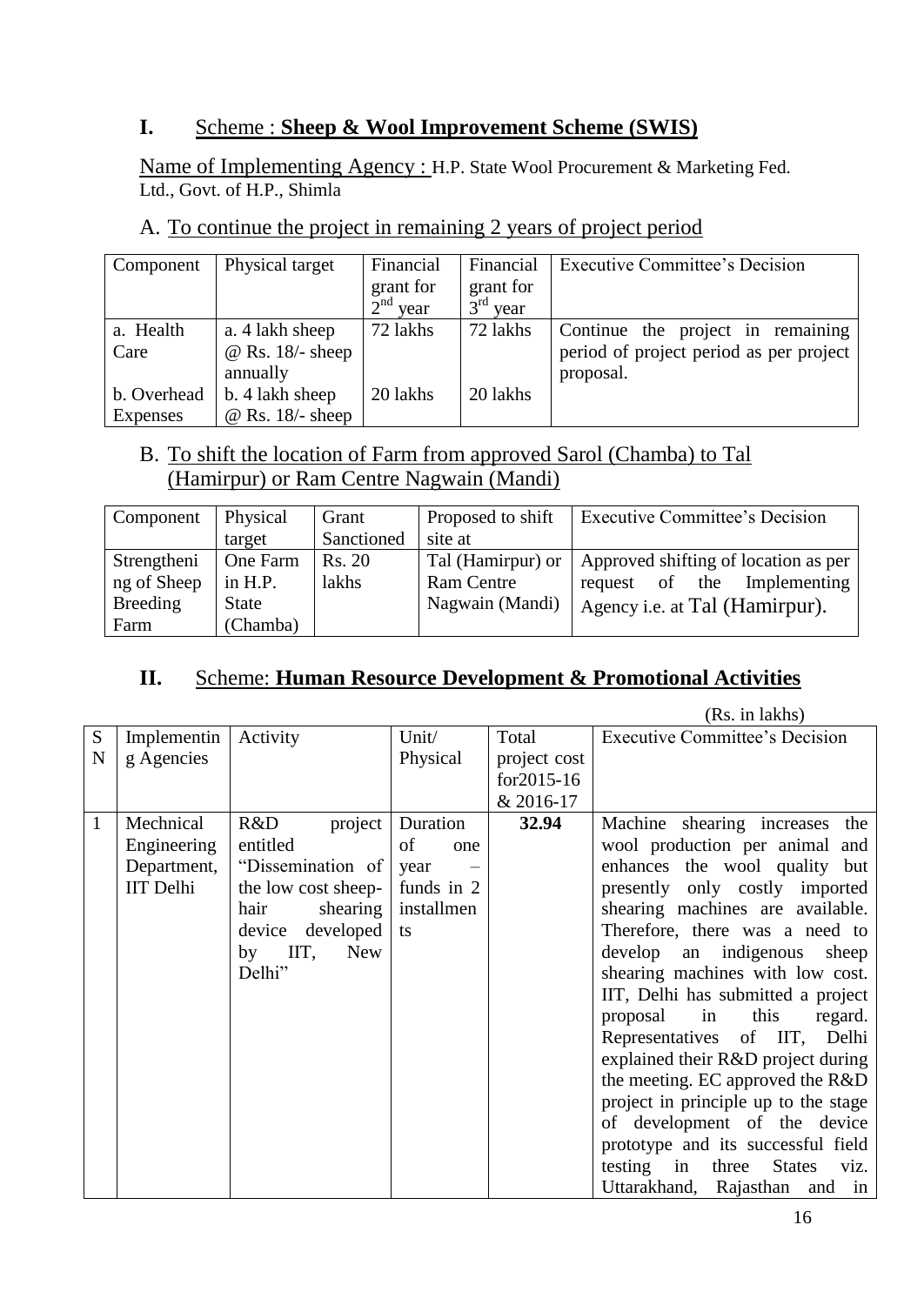|                |             |                                      |                      |            | Karnataka. IIT was, therefore asked                                        |
|----------------|-------------|--------------------------------------|----------------------|------------|----------------------------------------------------------------------------|
|                |             |                                      |                      |            | to submit a break-up of the project                                        |
|                |             |                                      |                      |            | cost accordingly.                                                          |
| $\overline{2}$ | LAHDC,      | Short-term training                  | 10 farmers           | Rs. 12.54  | Kargil is also producing pashmina                                          |
|                | Kargil      | for<br>programme                     | per batch            | lakh for   | wool<br>and sheep wool and for                                             |
|                |             | Pashmina growers                     | and total 4          | only one   | value addition to the pashmina                                             |
|                |             | spinning,<br>under                   | batches              | training   | wool\sheep wool in Kargil itself,                                          |
|                |             | dyeing,                              | for $3$              |            | LAHDC, Kargil<br>submitted                                                 |
|                |             |                                      | months               | project    | a                                                                          |
|                |             | manufacturing<br>of<br>woolen items. | total Rs.            |            | proposal to provide training to 40<br>manufacturing<br>persons<br>in<br>of |
|                |             |                                      | 57.00                |            | woolen products. CWDB informed                                             |
|                |             |                                      | lakhs                |            | LAHDC, Kargil that the proposal                                            |
|                |             |                                      |                      |            | would have to be modified as per                                           |
|                |             |                                      |                      |            | guidelines governing<br>the<br>the                                         |
|                |             |                                      |                      |            |                                                                            |
|                |             |                                      |                      |            | existing scheme. LAHDC, Kargil                                             |
|                |             |                                      |                      |            | submitted<br>its<br>consent<br>to                                          |
|                |             |                                      |                      |            | implement the training project in                                          |
|                |             |                                      |                      |            | prescribed manner of approved                                              |
|                |             |                                      |                      |            | HRD scheme of CWDB within                                                  |
|                |             |                                      |                      |            | the financial outlay of Rs. 12.54                                          |
|                |             |                                      |                      |            | lakhs. EC approved one Training                                            |
|                |             |                                      |                      |            | Project with financial assistance of                                       |
|                |             |                                      |                      |            | Rs. 12.54 lakhs.                                                           |
| 3              | Central     | "Short-term                          | 10                   | Rs. 12.54  | EC<br>Short-term<br>The<br>approved                                        |
|                | Sheep<br>&  | training courses on                  | trainees             | lakh only  | training project with prescribed                                           |
|                | Wool        | Woollen Products                     | per batch            | as per     | financial provision of Rs. 12.54                                           |
|                | Research    | Manufacturing and                    | and total 4          | prescribed | lakhs. Out of 4 batches 1 batch                                            |
|                | Institute,  | Designing"<br>of                     | batches              | norms of   | training will be conducted in FY                                           |
|                | Jaipur      | CSWRI for skill                      | for<br>3             | training   | 2015-16 and rest of 3 batches will                                         |
|                |             | development<br>of<br>rural artisans  | months.<br>Total Rs. | project    | be conducted in FY-2016-17. It<br>also<br>with<br>the                      |
|                |             |                                      | 16.24                |            | agreed<br>was<br>suggestion of CSWRI to set up a                           |
|                |             |                                      | lakhs.               |            | central processing facility of the                                         |
|                |             |                                      |                      |            | tools to be distributed under the                                          |
|                |             |                                      |                      |            | project to self-help groups (SHG)                                          |
|                |             |                                      |                      |            | in place of individual trainees                                            |
|                |             |                                      |                      |            | within the financial ceiling of                                            |
|                |             |                                      |                      |            | project component.                                                         |
| $\overline{4}$ | CSWRI,      | Wool Fair/Mela at                    | invite<br>to         | 5.00       | CSWRI organizes every year an                                              |
|                | Avikanagar- | CSWRI,                               | about                |            | annual wool fair\mela under which                                          |
|                | Jaipur      | Avikanagar-Jaipur                    | 1800                 |            | many sheep breeders from different                                         |
|                |             |                                      | farmers $\&$         |            | states, scientists participates. Wool                                      |
|                |             |                                      | 500                  |            | fair\Mela is useful in dissemination                                       |
|                |             |                                      | students             |            | technology developed<br>of<br>by                                           |
|                |             |                                      |                      |            | CSWRI in sheep and wool sector.                                            |
|                |             |                                      |                      |            | The EC approved Wool Fair with                                             |
|                |             |                                      |                      |            | financial assistance maximum up to                                         |
|                |             |                                      |                      |            | Rs. 5 lakhs. Against this financial                                        |
|                |             |                                      |                      |            | support, IA will submit the details                                        |
|                |             |                                      |                      |            | about each expenditure along with                                          |
|                |             |                                      |                      |            | Utilization Certificate.                                                   |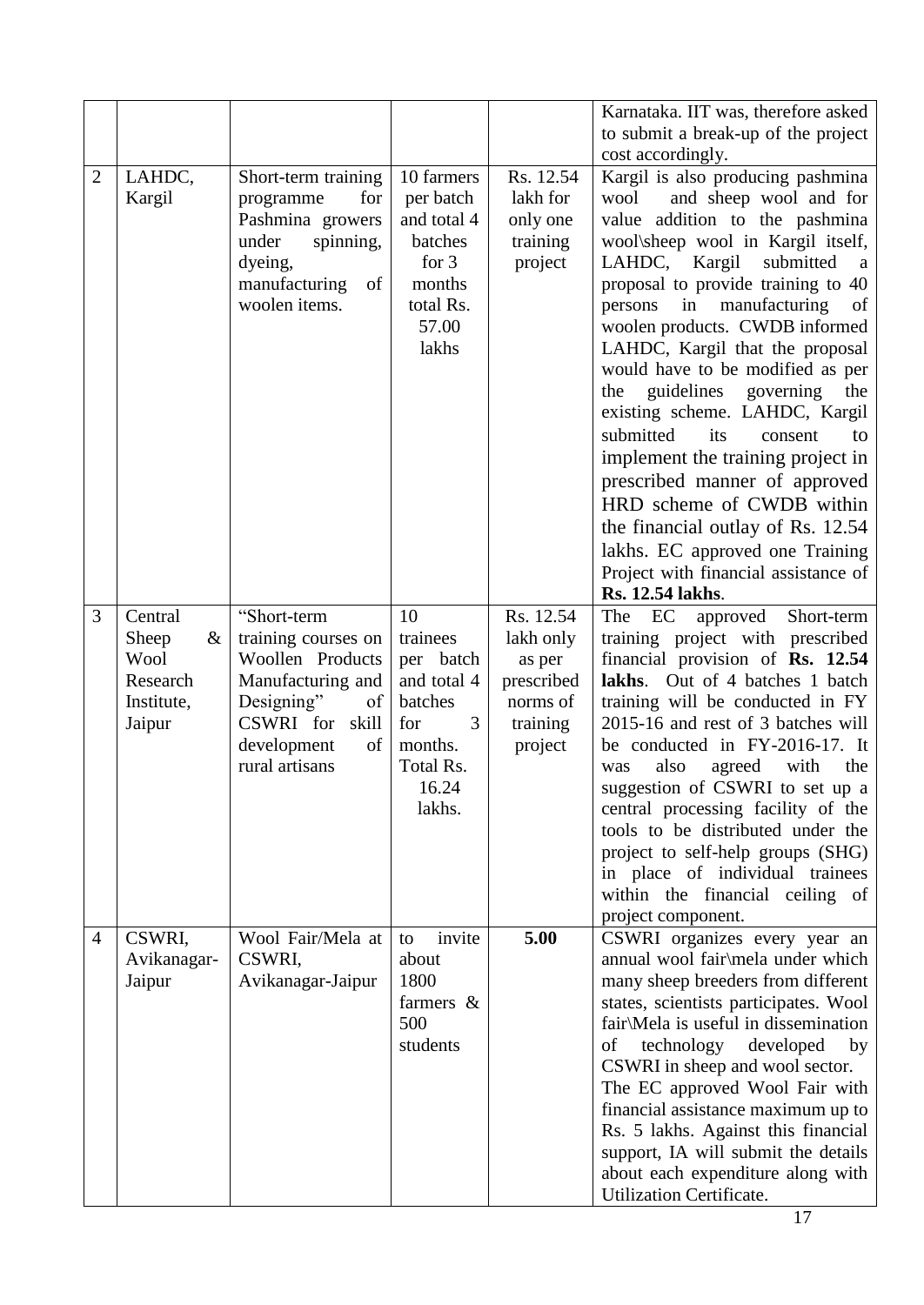| 5 | CSWRI,      | Short-term training |              | 5.18               | CSWRI has developed a technique                                          |
|---|-------------|---------------------|--------------|--------------------|--------------------------------------------------------------------------|
|   | Avikanagar- | programme<br>on     |              |                    | of Artificial Insemination in sheep.                                     |
|   | Jaipur      | "Hands-on-          |              |                    | Breed improvement<br>and wool                                            |
|   |             | training on Oestrus |              |                    | production can be increased by                                           |
|   |             | Synchro-nization    |              |                    | using this technique in the wool                                         |
|   |             | Artificial<br>and   |              |                    | producing states.                                                        |
|   |             | Insemination<br>in  |              |                    | The EC approved AI Training                                              |
|   |             | Sheep"              |              |                    | project with financial assistance of                                     |
|   |             |                     |              |                    | maximum upto Rs. 5.18 lakhs.                                             |
|   |             |                     |              |                    | Against this financial support, IA                                       |
|   |             |                     |              |                    | will submit the details about each                                       |
|   |             |                     |              |                    | expenditures<br>along<br>with                                            |
|   |             |                     |              |                    | Utilization Certificate and list of                                      |
|   |             |                     |              |                    | trained persons.                                                         |
| 6 | CSWRI,      | Five day training   | 25 farmers   | 8.70               | There is a need to disseminate the                                       |
|   | Avikanagar- | programme<br>on     | each in 6    | $($ @ Rs.          | latest sheep rearing techniques to                                       |
|   | Jaipur      | "Knowledge<br>and   | training     | 1,45,025           | the sheep breeders for enhancing                                         |
|   |             | skill development   | batches -    | per batch -        | their income and CSWRI submitted                                         |
|   |             | of farmers in sheep | total 150    | 6 batches)         | a proposal in this regard.                                               |
|   |             | and<br>wool         | farmers      |                    | approved five days<br>The EC                                             |
|   |             | production"<br>of   |              |                    | residential<br>training<br>programme                                     |
|   |             | <b>CSWRI</b>        |              |                    | with financial assistance of Rs.                                         |
|   |             |                     |              |                    | 8.70 lakhs for conducting 6 batches                                      |
|   |             |                     |              |                    | in FY 2015-16 and FY 2016-17 to                                          |
|   |             |                     |              |                    | expose this available technique in<br>all States. Against this financial |
|   |             |                     |              |                    | support, CSWRI will submit the                                           |
|   |             |                     |              |                    | details about each expenditure                                           |
|   |             |                     |              |                    | along with Utilization Certificate                                       |
|   |             |                     |              |                    | and list<br>trainees/Veterinary<br>of                                    |
|   |             |                     |              |                    | officers.                                                                |
| 7 | Karnataka   | Four days training  | To<br>train  | 5.88               | Karnataka State has<br>developed                                         |
|   | Sheep<br>&  | Programme<br>in     | 40           |                    | infrastructure to provide training to                                    |
|   | Wool        | Sheep Production    | shepherds    | $(\mathcal{Q}$ Rs. | sheep breeders in their State so that                                    |
|   | Developmen  | and Management      | per batch    | $0.49$ lakh        | there is no need to send their                                           |
|   | Corp.,<br>t | train<br>480<br>to  | $-$ total 12 | per batch)         | people to Central Sheep Breeding                                         |
|   | Banglore    | shepherds<br>of     | batches      |                    | Farm, Hissar for the training in                                         |
|   |             | Karnataka State     |              |                    | sheep rearing.                                                           |
|   |             |                     |              |                    |                                                                          |
|   |             |                     |              |                    | The EC<br>approved<br>four<br>days                                       |
|   |             |                     |              |                    | residential training<br>programme                                        |
|   |             |                     |              |                    | with financial assistance of Rs.                                         |
|   |             |                     |              |                    | 5.88 lakhs. 3 batches will be                                            |
|   |             |                     |              |                    | conducted in FY 2015-16 and rest                                         |
|   |             |                     |              |                    | of 9 batches will be conducted in                                        |
|   |             |                     |              |                    | FY 2016-17 in Karnataka. Against                                         |
|   |             |                     |              |                    | this financial support, IA will                                          |
|   |             |                     |              |                    | submit the details about each                                            |
|   |             |                     |              |                    | expenditure along with Utilization                                       |
|   |             |                     |              |                    | Certificate and list of trainees.                                        |
|   |             |                     |              |                    |                                                                          |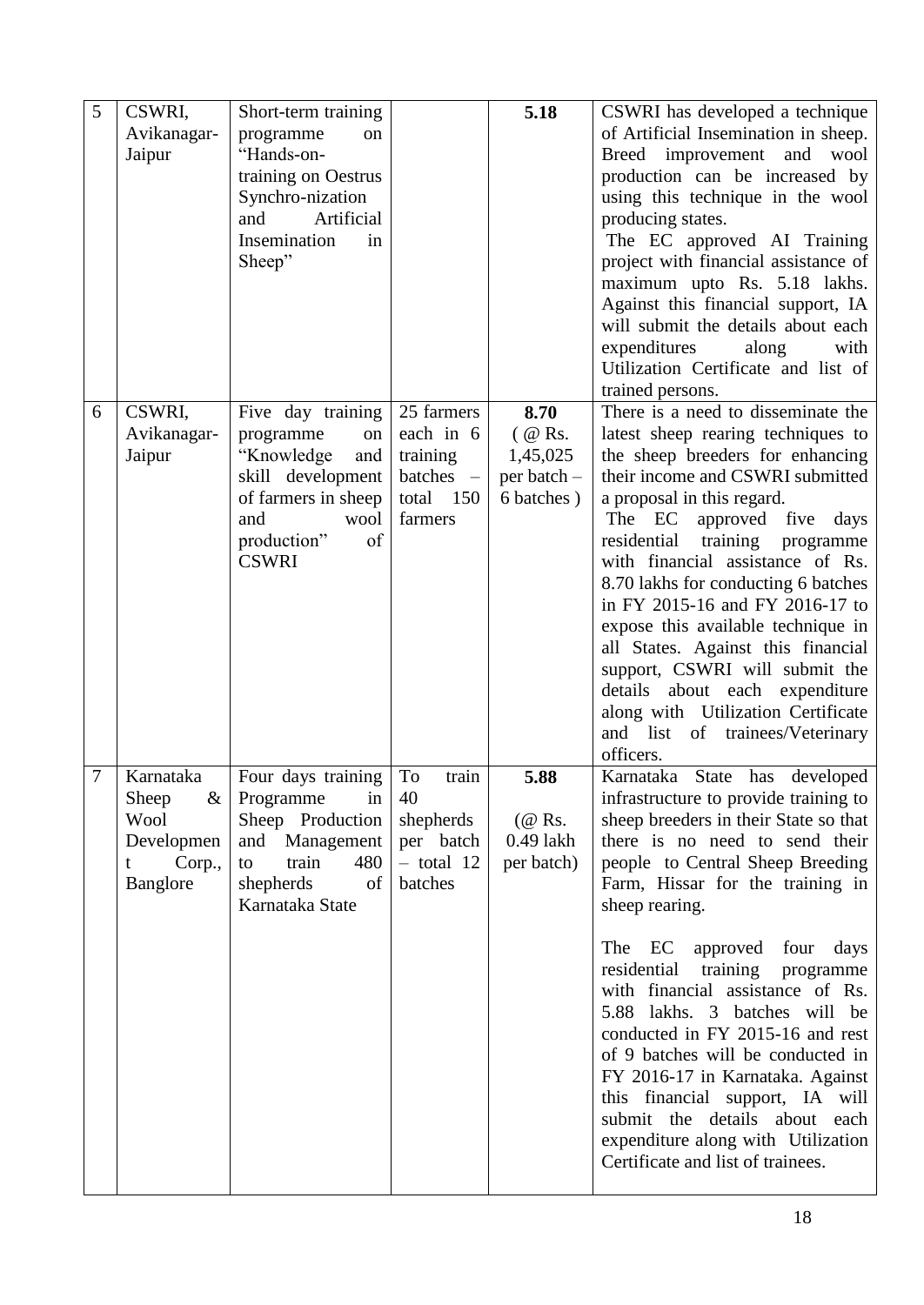| 8 | LAHDC, | Pashmina<br>Wool   | Expansion | 500       | In the approved $12th$ plan SFC for |
|---|--------|--------------------|-----------|-----------|-------------------------------------|
|   | Leh    | Development        | of PWDS   | (under    | wool sector under PWDS there was    |
|   |        | Scheme $(PWDS) -$  | Leh<br>in | different | a component of Establishment of     |
|   |        | benefit 100<br>To  | areas.    | component | Multipurpose Extension Centers      |
|   |        | families,<br>more  |           | s of      | (MPEC) but later on in another      |
|   |        | Dehairing<br>Plant |           | PWDS)     | SFC it was approved to re           |
|   |        | and two Centres.   |           |           | appropriate the funds earmarked     |
|   |        |                    |           |           | under the components in the other   |
|   |        |                    |           |           | existing components of PWDS.        |
|   |        |                    |           |           | As per approved $12th$ Plan Scheme  |
|   |        |                    |           |           | for Pashmina wool, the EC           |
|   |        |                    |           |           | approved proposal of LAHDC, Leh     |
|   |        |                    |           |           | of total Rs. 500 lakhs. It included |
|   |        |                    |           |           | additional assistance of Rs. 380    |
|   |        |                    |           |           | lakhs for Pashmina Dehairing        |
|   |        |                    |           |           | Plant, Rs. 25 lakh for Fodder, Rs.  |
|   |        |                    |           |           | 25 lakh for Breeding Farms, Rs. 55  |
|   |        |                    |           |           | lakhs for Goat pens & Rs. 15 lakhs  |
|   |        |                    |           |           | for tents under existing/ approved  |
|   |        |                    |           |           | project. This amount would be       |
|   |        |                    |           |           | utilized in FY- 2015-16 and 2016-   |
|   |        |                    |           |           | 17 as per availability of funds and |
|   |        |                    |           |           | demand of the IA.                   |

#### **5. TO REVISE COSTS OF TWO R&D PROJECTS BEING IMPLEMENTED BY WOOL RESEARCH ASSOCIATION, THANE**

After detail discussion, EC approved revised cost of both two ongoing R&D projects of Wool Research Association excluding salary component for the remaining period of the project duration as well as continuation of project during  $12<sup>th</sup>$  Plan period, as under:

|                                                                                                                                      |                                |               |                                          |                                             |              | (Rs. in lakhs)                             |
|--------------------------------------------------------------------------------------------------------------------------------------|--------------------------------|---------------|------------------------------------------|---------------------------------------------|--------------|--------------------------------------------|
| <b>R&amp;D</b> Project proposal for                                                                                                  | Project                        | <b>Fund</b>   | <b>Expendi</b>                           | <b>Revised</b>                              | <b>Funds</b> | <b>Remain</b>                              |
|                                                                                                                                      | $Cost -$                       | under         | ture                                     | Cost                                        | already      | ing                                        |
|                                                                                                                                      | Origin                         | <b>Salary</b> | made                                     |                                             | released     | grant                                      |
|                                                                                                                                      | (for<br>al                     | (Origin       | by                                       |                                             | to WRA       | BE                                         |
|                                                                                                                                      | 2 years)                       | al)           | <b>WRA</b>                               |                                             | (in 2014)    | 2015-16                                    |
|                                                                                                                                      |                                |               |                                          |                                             |              |                                            |
| $\&$<br><b>A.</b><br>Design                                                                                                          | 52.75                          | 15.48         | 9.56                                     | 35.87                                       | 17.88        | 17.99                                      |
| Development of Indian<br>wool based smart textiles<br>having thermoregulatory<br>properties using<br>phase<br>change material (PCM). | $(1st$ year<br>salary<br>7.20) |               | $(1^{\rm st}$<br>year<br>salary<br>7.20) | $(2^{\text{nd}})$<br>year<br>salary<br>Nil) |              | (2 <sup>nd</sup><br>year<br>salary<br>Nil) |

19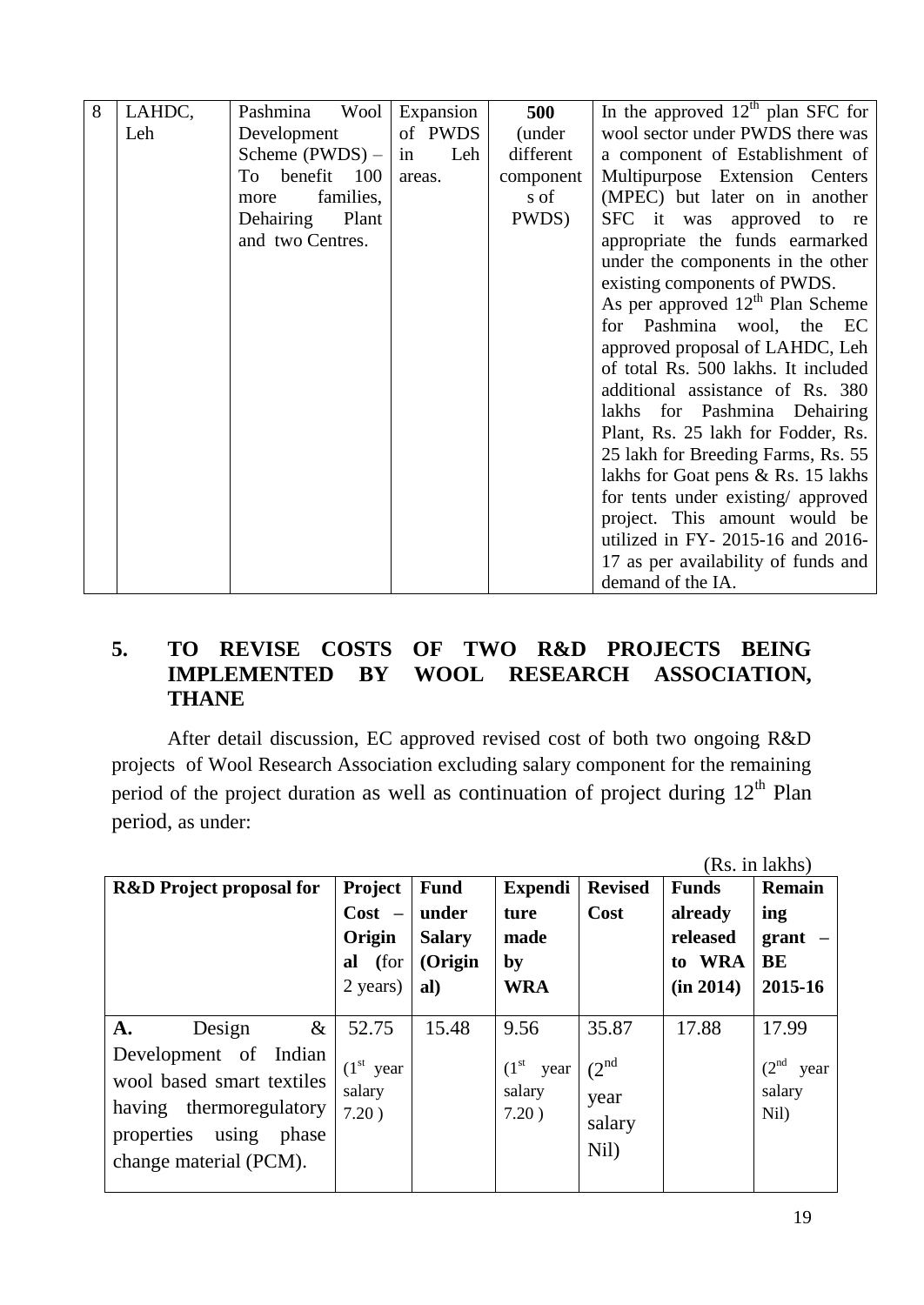| <b>B.</b> Use of Indian wool in $ 47.14$                                                                                                                                              |                                | 20.64 | 12.54                          | 37.85                                       | 12.04 | 25.81                                      |
|---------------------------------------------------------------------------------------------------------------------------------------------------------------------------------------|--------------------------------|-------|--------------------------------|---------------------------------------------|-------|--------------------------------------------|
| development of technical<br>textiles like nonwoven<br>for<br>mesh<br>moisture<br>management, filtration<br>fabrics, wipe, insulating<br>mats, roof-lines,<br>sport<br>shoe liner etc. | $(1st$ year<br>salary<br>9.60) |       | $(1st$ year<br>salary<br>9.60) | $(2^{\text{nd}})$<br>year<br>salary<br>Nil) |       | (2 <sup>nd</sup><br>year<br>salary<br>Nil) |

#### **6. TO NOTE PROGRESS UNDER IMPLEMENTATION OF PASHMINA WOOL DEVELOPMENT SCHEME (PWDS) AND PASHMINA PROMOTION PROGRAMME (P-3).**

EC noted the progress under implementation of PWDS as well as P-3.

#### **7. CONTINUATION OF SOCIAL SECURITY SCHEME (SSS) - SHEEP BREEDERS INSURANCE SCHEME OF CWDB IMPLEMENTED BY VARIOUS STATE GOVTs. ORGANIZATIONS.**

ED, CWDB informed that LIC has reported excess utilization of Rs. 46.52 lakhs in 2014-15. As the issue of convergence of the SSS was under consideration in the Ministry, CWDB was asked to stop further payment to LIC in September 2015. Later, LIC sincerely regretted the error and wrong reporting for excess utilization. Thereafter in November, 2015, LIC has shown unutilized available amount of Rs 34,81,930/-. In December 2015, LIC has shown utilization of Rs.24,83,750/- for further insurance of 9935 shepherds @ Rs. 250/- up to 31-10-2015.

 It was informed that earlier the grant was stopped for further insurance due to budget constraints. In this context, the EC decided that CWDB should seek explanation from LIC that why they went ahead full throttle with the insurance when CWDB informed to stop the insurance in view of convergence of the scheme. EC decided not to spend the funds further under the scheme and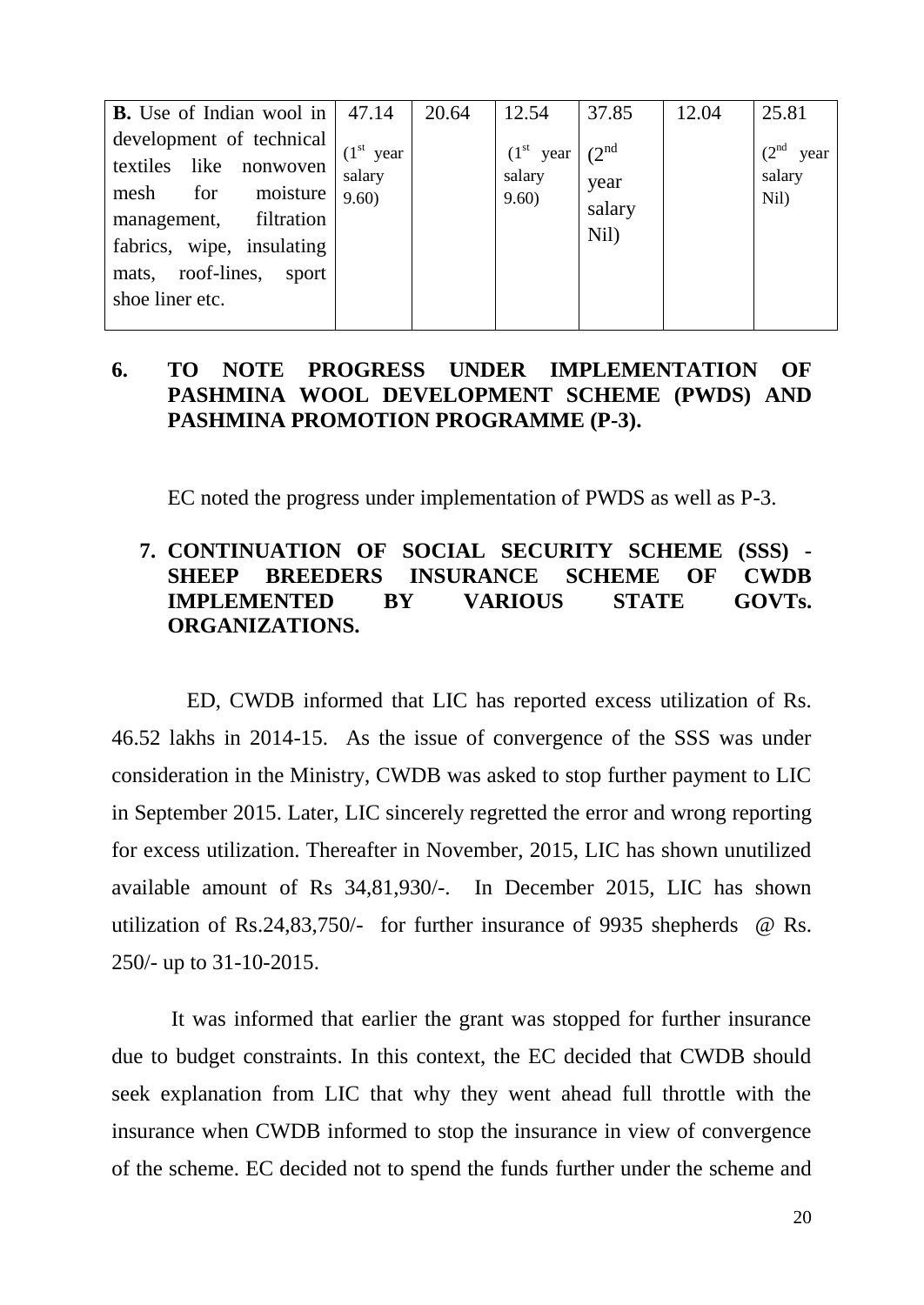LIC may be asked to refund the unspent amount lying with them. It was also decided to carry out the CAG audit of the fund utilized by LIC during  $12<sup>th</sup>$  plan.

#### **8. REIMBURSEMENT OF RS. 24,65,740 TO NATIONAL SMALL INDUSTRIES CORP. LTD, (NSIC), NEW DELHI FOR PARTICIPATION IN WOOLLEN EXPO (TECHMART INDIA-2014) AT PRAGATI MAIDAN, NEW DELHI DURING 14-27 NOV.,2015.**

It was explained by CWDB that as per the approved  $12<sup>th</sup>$  Plan HRD  $\&$ Promotional Activity scheme and guidelines in which component of Woollen Expo are being organized and having provision for "the hiring charges per stall is Rs. 14,000/- but in some reputed exhibitions, higher stall charges may also be sanctioned with prior approval of the Executive Committee of the CWDB". EC has been approving these kind of Expos in the past and the then ED, CWDB approved the participation in the Expos keeping in view the approval of Expo in the past. Ministry has also conveyed the approval of ex-post-facto of total Rs. 30.68 lakhs for reimbursement under 3 Expos organized in 2014-15.

EC took note of the fact that Implementing Agency viz. National Small Industries Corporation Ltd. (NSIC) is a Govt. organization.

The EC decided to recommend ex-post- facto approval of the expo to MOT in view of past practices, and significance (well established International Annual Event at Pragati Maidan, New Delhi) of the fair.

EC also directed that in future, proposal for participation in any exhibition/ fair by CWDB would be approved only after the same has been scrutinized by the Executive Committee.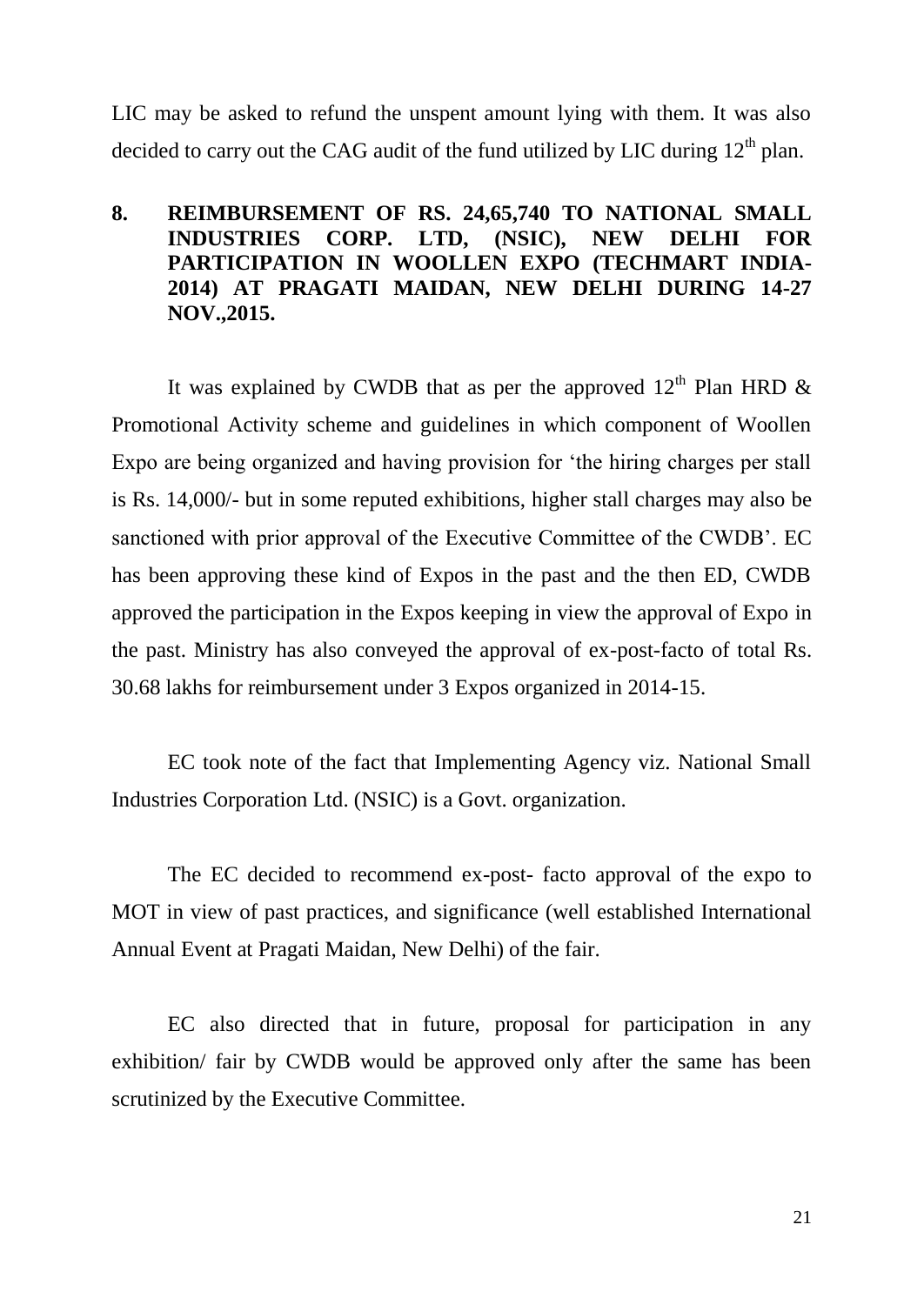#### **9. DISCUSSION ON CONTINUATION OF S.W.I.S. PROJECT IN 3RD YEAR PERIOD FOR IMPLEMENTATION BY LAHDC, LEH**

EC deferred the proposal to continue in next year and directed to seek undertaking that implementing agency is not getting any grant from any State/Central Govt. agency for same purpose to avoid any duplicity.

#### **10. Other Items :**

Mr. T.R. Rao, Advisor, WRA also requested for lifting of moratorium on utilization of released fund under up-gradation of three laboratories sanctioned by CWDB. It was felt that it might be worthwhile to complete the up-gradation of Labs. He also mentioned about Audit objection raised for lying of unspent funds for procurement of remaining equipments.

As the matter is under consideration of MOT, the Jt. Secretary, MOT instructed the Under Secretary (IFW), MOT to expedite the processing in the matter.

Meeting ended with the vote of thanks to the Chair.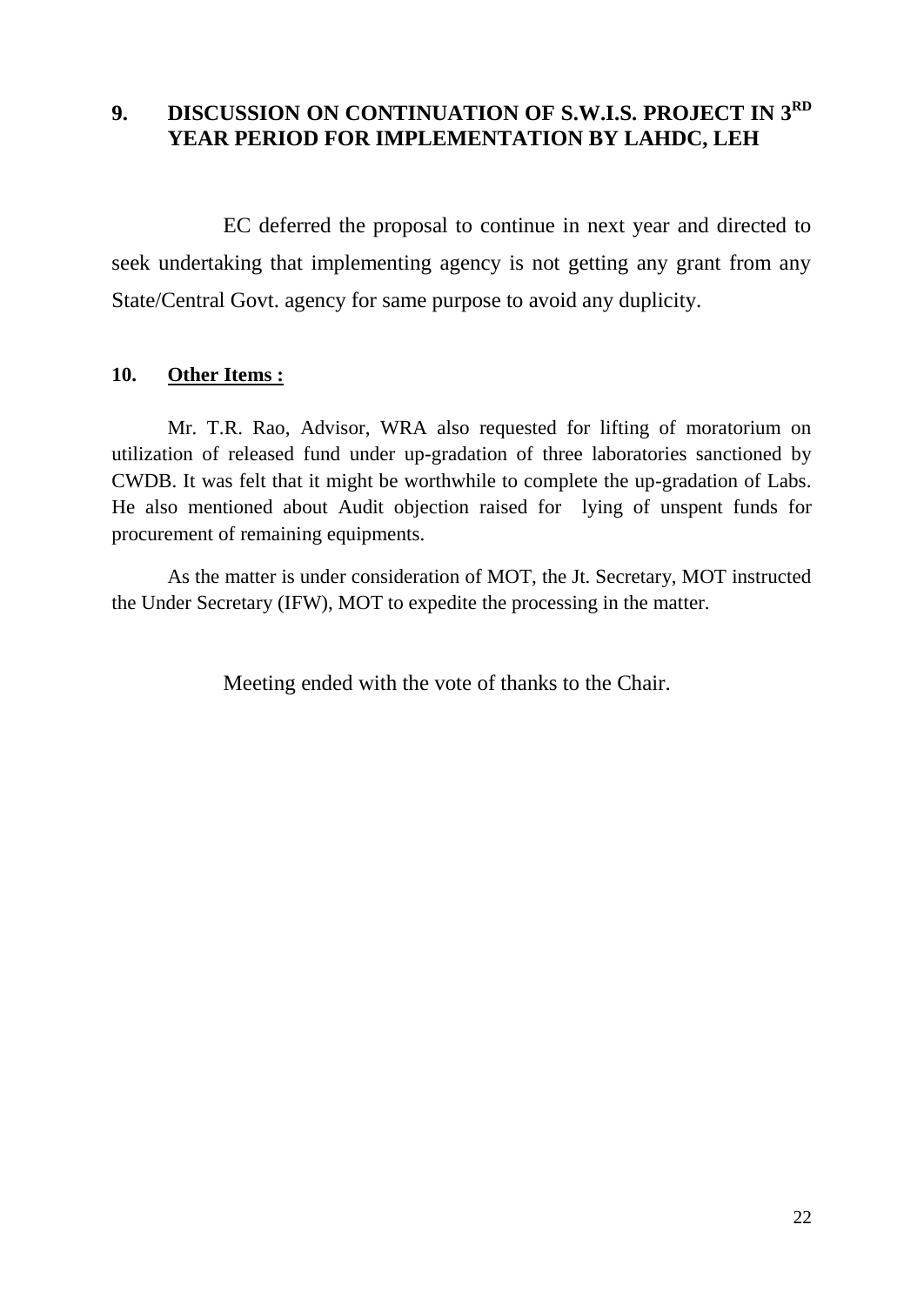#### **MINUTES OF 47th EXECUTIVE COMMITTEE MEETING OF CENTRAL WOOL DEVELOPMENT BOARD HELD ON 13th FEB., 2016 AT WRA, THANE.**

The 47<sup>th</sup> Executive Committee (EC) meeting of Central Wool Development Board (CWDB) held on 13<sup>th</sup> February, 2016 at office of Wool Research Association, Thane (Mumbai) under the chairpersonship of Ms. Geeta Narayan, Joint Secretary, Ministry of Textiles & Vice Chairperson CWDB.

Following Executive Committee members were present in the meeting:

- Mr. M.K. Bardhan, Director, Wool Research Association, THANE (Mumbia)
- Shri A.P. Deshpande, Secretary General, Indian Woollen Mills Federation, Mumbai.
- Shri Giriraj Kumar Meena, Executive Director, CWDB, Jodhpur.

Shri G.K. Meena, Executive Director, CWDB welcomed the participants and explained about special circumstances for calling the meeting at a shorter notice again within one month duration. He informed that one another meeting has also organized today morning at office of Wool Research Association (WRA), Thane for review of CWDB sponsored/financed Up-gradation of three Laboratories and setting up of Pashmina Dehairing Plant at Leh by inviting officers from LAHDC, WRA and MOT (IFW) under chairpersonship of Vice-Chairperson, CWDB.

He mentioned that the Board has received one new proposal from MOT for considering participation in a 'Woolen Expo' under HRD scheme of CWDB during current financial year 2015-16. In last Executive Committee meeting it was decided that in future, proposal for participation in any exhibition/ fair by CWDB would be approved only after the same has been approved by the Executive Committee. To consider this new proposal during FY 2015-16, this Executive Committee meeting also called along with above mentioned review meeting at a shorter notice.

ED, CWDB informed that under HRD & Promotional Activity of CWDB, there is provision to organize small Woolen Expo by participating in State level reputed exhibitions by hiring some stalls within financial limit of Rs. 14,000/- per stall. The Board has sufficient financial provision under Annual Plan 2015-16 for organizing Woolen Expo dully approved from Executive Committee of Board.

After detail discussion, the Executive Committee approved the proposal received from Rural India Development Foundation, Ghaziabad (U.P.) for organizing "Woolen Expo" under HRD scheme of CWDB by hiring maximum 15 stalls in 'National Art & Craft Expo' at Ahmedabad  $\omega$  Rs. 14,000/- per stall during the period from  $26^{th}$  Feb., 2016 to  $7^{th}$  March, 2016 with total amount of Rs. 2.10 lakhs during 2015-16. However the payment for hiring of the stalls shall be on actual occupancy basis of the stalls during the fair.

Meeting ended with the vote of thanks to the Chair.

**\*\*\*\*\***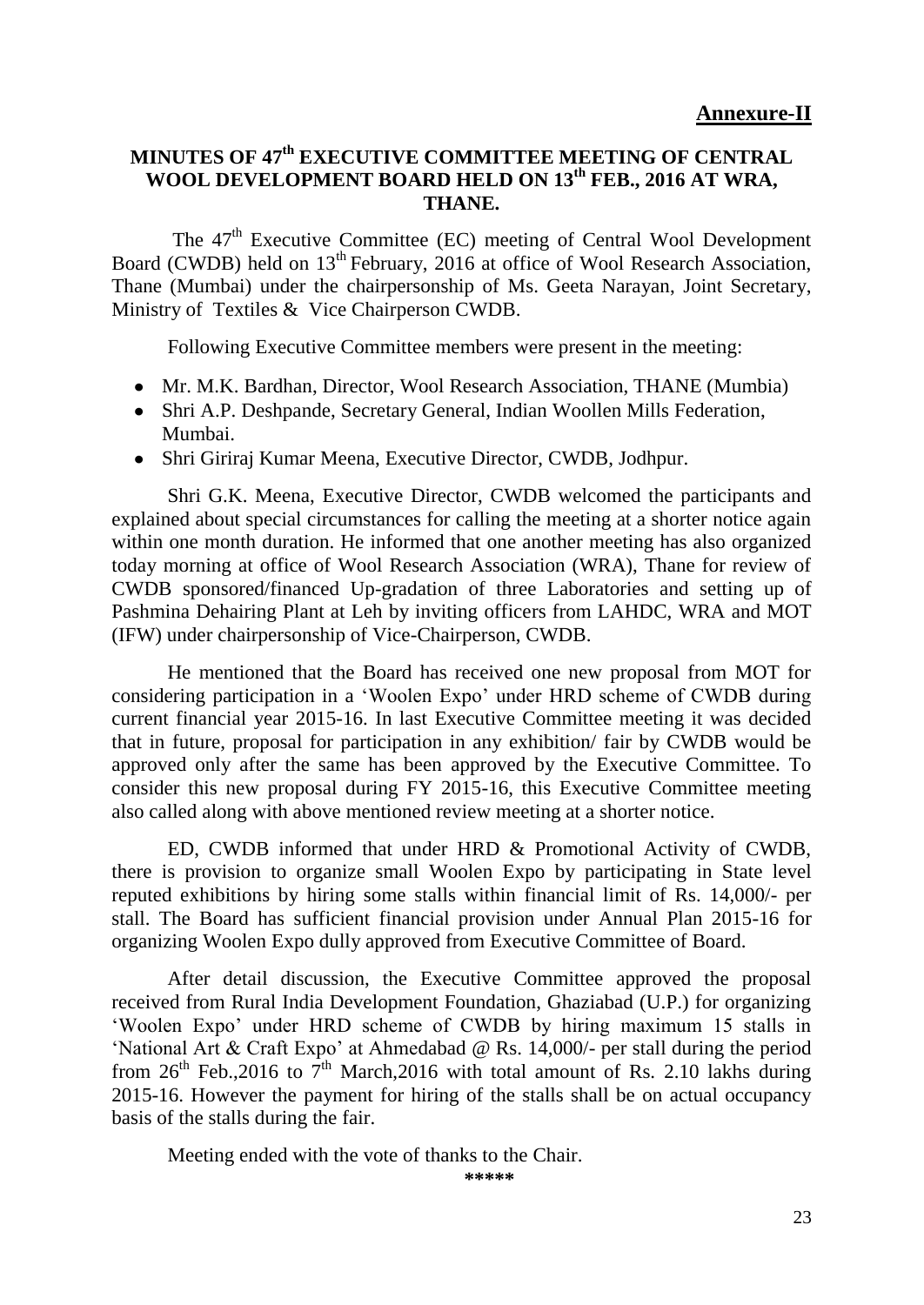#### **Annexure-III**

## **Minutes of 29th Project Committee meeting of Central Wool Development Board held on 12th July, 2016 at Jodhpur**

The  $29<sup>th</sup>$  Project Committee meeting of the Central Wool Development Board (CWDB) was held on  $12<sup>th</sup>$  July, 2016 in office of the CWDB, Jodhpur to consider and recommend suitable project proposals received under different schemes of the Board to the Executive Committee for necessary approval and implementation during remaining period of  $12<sup>th</sup>$  Plan i.e. FY 2016-17.

Following members of Project Committee participated the meeting:

- i) Shri G. K. Meena, Executive Director, CWDB
- ii) Dr. Ajay Kumar Gupta, Director, Deptt. of Animal Husbandry, Govt. of Rajasthan, Jaipur.
- ii) Shri T.R. Rao, Consultant, Wool Research Association, Thane.
- iii) Shri Ajay Kumar, Scientist & Nodal Officer (CWDB), Central Sheep & Wool Research Institute, (CSWRI), Avikanagar, Via Jaipur, Raj.
- iv) Shri Sumer Singh Champawat, Dy. Manager Marketing, CWDB, Jodhpur Shri Jugal Chaudhary; Administrative Officer and Shri Dhan Singh, Steno, CWDB were also presented during the meeting.

Agenda Note along with project proposals were supplied to all the members/ representatives of members of Project Committee. The Project Committee examined and discussed project proposals received from different Organizations under Sheep & Wool Improvement Scheme, (SWIS), Quality Processing of Wool and HRD & Promotional Activity for implementation during remaining period of  $12^{th}$  Plan i.e. FY 2016-17. After examining each project proposals with regards to project proposal, areas, financial requirement, infrastructure available with the Implementing Agencies (IA) etc. in detail, the observation/recommendation of the Project Committee for further consideration and approval of the Executive Committee (scheme-wise), are as under:

### **A. Name of Scheme : Sheep & Wool Improvement Scheme (SWIS)**

#### **1. Name of Implementing Agency: - The Director, Animal Husbandry Department, Govt. of M.P., Bhopal (M.P.)**

(Rs. in lakhs)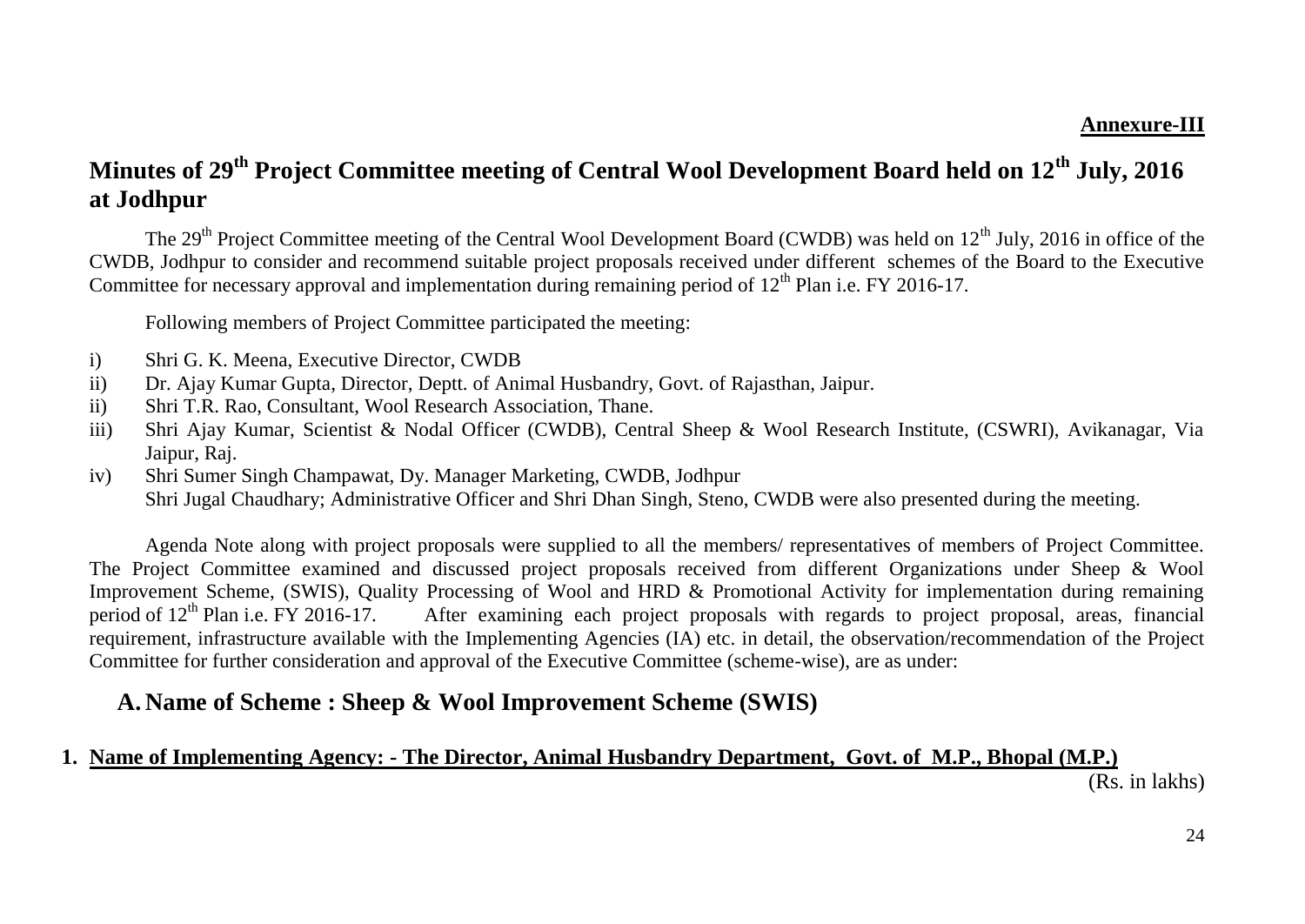| S        | <b>Components</b>                 |                 | <b>Year wise Total Expenditure</b> |            |            |         | <b>Recommendation of the Project</b>    |
|----------|-----------------------------------|-----------------|------------------------------------|------------|------------|---------|-----------------------------------------|
| $\bf No$ |                                   |                 | (Rs in Lakh)                       |            |            | project | <b>Committee meeting</b>                |
|          |                                   | Unit            | $1st$ year                         | $2nd$ year | $3rd$ year | Cost    |                                         |
|          | <b>Health Care</b>                | $0.64$ Lakh     | 11.52                              | 11.52      | 11.52      | 34.56   | The Board has received first project    |
|          | $@$ Rs 18/- per sheep             | Sheep per year  |                                    |            |            |         | from M.P. State during $12th$ Plan. The |
|          | Breed Improvement-Distribution of | 400 Stud Rams   | 20.00                              |            |            | 20.00   | Project Committee (PC) considered and   |
|          | good quality breedable Rams @ Rs  |                 |                                    |            |            |         | recommended the project to benefit 0.64 |
|          | $5,000$ /- per Ram                |                 |                                    |            |            |         | sheep of M.P. State with<br>lakhs       |
|          | Strengthening of sheep breeding   | l farm          | 20.00                              |            |            | 20.00   | strengthening of one sheep breeding     |
|          | farm $@$ Rs. 20.00 Lakh per farm  |                 |                                    |            |            |         | farm and distribution of<br>400 good    |
|          | Overhead Expenditure $@$ 5/- per  | 0.64 lakh Sheep | 3.20                               | 3.20       | 3.20       | 9.60    | quality breedable rams with total grant |
|          | sheep                             | per year        |                                    |            |            |         | of Rs. 54.72 lakhs during current FY    |
|          | <b>Total Cost</b>                 |                 | 54.72                              | 14.72      | 14.72      | 84.16   | 2016-17.                                |

## **2. Name of Implementing Agency: - The Director Animal Husbandry Department, Govt. of Rajasthan, Jaipur.**

(Rs. in lakhs)

| <sub>S</sub>   | <b>Components</b>            |          |            | <b>Year wise Total Expenditure</b> |            | <b>Total</b> | <b>Recommendation of the Project Committee</b>             |
|----------------|------------------------------|----------|------------|------------------------------------|------------|--------------|------------------------------------------------------------|
| N <sub>0</sub> |                              |          |            | (Rs in Lakh)                       |            | project      | meeting                                                    |
|                |                              | Unit     | $1st$ year | $2nd$ year                         | $3rd$ year | Cost         |                                                            |
|                | <b>Health Care</b>           | 10 lakhs | 180.00     | 180.00                             | 180.00     | 540.00       | The Board has received first project from Rajasthan        |
|                | $\omega$ Rs 18/- per sheep   | Sheep    |            |                                    |            |              | Govt. during 12 <sup>th</sup> Plan. The PC considered and  |
|                |                              | per year |            |                                    |            |              | recommended the project to benefit 10 lakhs sheep of       |
| 2              | Overhead Expenditure         | 10 lakh  | 50.00      | 50.00                              | 50.00      | 150.00       | Jodhpur and Bikaner division against the proposal of total |
|                | $@$ Rs. 5/- per sheep        | Sheep    |            |                                    |            |              | 20 lakhs with coverage of 10% i.e. one lakh sheep under    |
|                |                              | per year |            |                                    |            |              | 'Feed Supplement' component with total grant of Rs. 500    |
| 3              | Feed Supplement to           | One lakh | 270.00     | 270.00                             | 270.00     | 810.00       | lakhs during current FY 2016-17. It was decided that the   |
|                | debilitated/weak             | eligible |            |                                    |            |              | Implementing Agency i.e. Animal Husbandry Deptt.,          |
|                | /pregnant sheep $\omega$ Rs  | sheep    |            |                                    |            |              | Govt. of Raj. will submit undertaking before issuing       |
|                | $3/$ - per sheep per day for |          |            |                                    |            |              | sanction that there would be no duplicity of welfare       |
|                | 90 days                      |          |            |                                    |            |              | programme for the same purpose to the wool growers         |
|                | <b>Total Cost</b>            |          | 500.00     | 500.00                             | 500.00     | 1500.00      | under the project areas of CWDB.                           |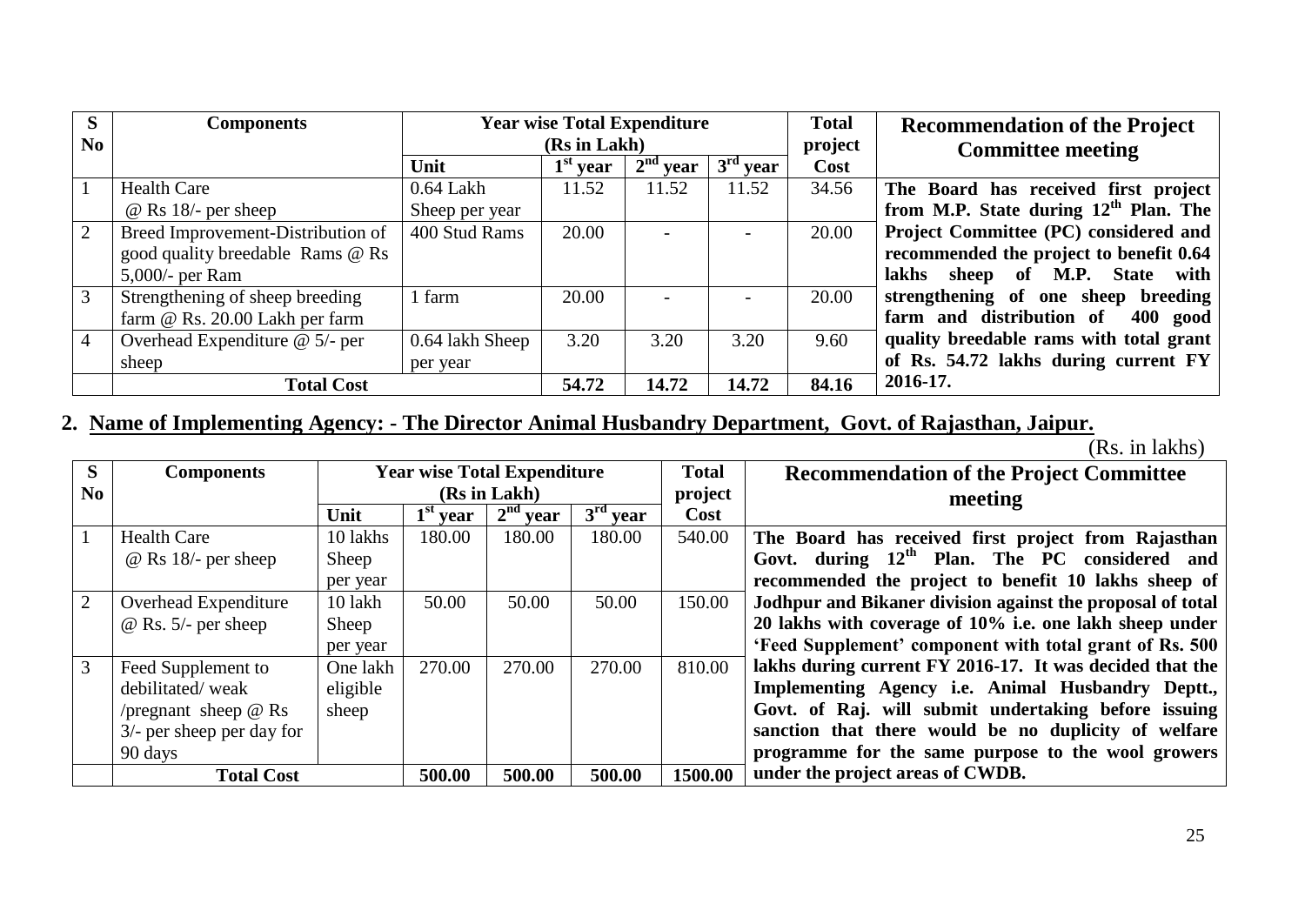#### **3. Name of Implementing Agency: - The H.P. State Cooperative Wool Procurement and Marketing Federation Ltd, Shimla (HP).**

(Rs. in lakhs)

| S<br>N | <b>Components</b>            |                 | (Rs in Lakh) | <b>Year wise Total Expenditure</b> |            | <b>Total project</b><br>Cost | <b>Recommendation of the Project</b><br><b>Committee meeting</b> |
|--------|------------------------------|-----------------|--------------|------------------------------------|------------|------------------------------|------------------------------------------------------------------|
|        |                              | Unit            | $1st$ year   | $2^{nd}$<br>vear                   | $3rd$ year |                              |                                                                  |
|        | <b>Health Care</b>           | 2.00 Lakh Sheep | 36.00        | 36.00                              | 36.00      | 108.00                       | The Project Committee considered and                             |
|        | $@$ Rs 18/- per sheep        | per year        |              |                                    |            |                              | recommended the project to benefit 2                             |
|        | Breed Improvement-           | 400 Ram per     | 20.00        | 20.00                              | 20.00      | 60.00                        | lakhs new sheep of H.P. State with total                         |
|        | Distribution of Ram @ Rs     | year $(400X3)$  |              |                                    |            |                              | grant of Rs. 66 lakhs during FY 2016-17                          |
|        | $5000/-$ per Ram             |                 |              |                                    |            |                              | including distribution of 400 good quality                       |
|        | Overhead Expenditure $@$ 5/- | 2.00 lakh Sheep | 10.00        | 10.00                              | 10.00      | 30.00                        | breedable<br><b>Breed</b><br>under<br>rams                       |
|        | per sheep                    | per year        |              |                                    |            |                              | Improvement.                                                     |
|        | <b>Total Cost</b>            |                 |              | 66.00                              | 66.00      | 198.00                       |                                                                  |
|        |                              |                 |              |                                    |            |                              |                                                                  |

#### **4. Name of Implementing Agency: - Punyashloka Ahilyadevi Maharashtra Mendhi Va Sheli Vikas Mahamandal Ltd Pune.**

|  | (Rs. in lakhs) |
|--|----------------|
|  |                |

| S        | Components                  |                | <b>Year wise Total Expenditure</b> |            |            |             | <b>Total project</b><br><b>Recommendation of the Project</b> |
|----------|-----------------------------|----------------|------------------------------------|------------|------------|-------------|--------------------------------------------------------------|
| $\bf No$ |                             |                | (Rs in Lakh)                       |            |            | Cost        | <b>Committee meeting</b>                                     |
|          |                             | Unit           | $1st$ year                         | $2nd$ year | $3rd$ year | Rs in Lakh) |                                                              |
|          | <b>Health Care</b>          | 3.00 Lakh      | 54.00                              | 54.00      | 54.00      | 162.00      | The Project Committee considered and                         |
|          | $\omega$ Rs 18/- per sheep  | Sheep per year |                                    |            |            |             | recommended the project to benefit 3 lakhs                   |
| 2        | <b>Breed Improvement-</b>   | 500 Ram per    | 25.00                              | 25.00      |            | 50.00       | new sheep of Maharashtra State with total                    |
|          | Distribution of Ram @       | year $(500X2)$ |                                    |            |            |             | grant of Rs. 94 lakhs during FY 2016-17                      |
|          | $Rs$ 5000/- per Ram         |                |                                    |            |            |             | including distribution of 500 good quality                   |
| 3        | <b>Overhead Expenditure</b> | 3.00 lakh      | 15.00                              | 15.00      | 15.00      | 45.00       | breedable rams under Breed Improvement.                      |
|          | $\omega$ 5/- per sheep      | Sheep per year |                                    |            |            |             |                                                              |
|          | <b>Total Cost</b>           |                | 94.00                              | 94.00      | 69.00      | 257.00      |                                                              |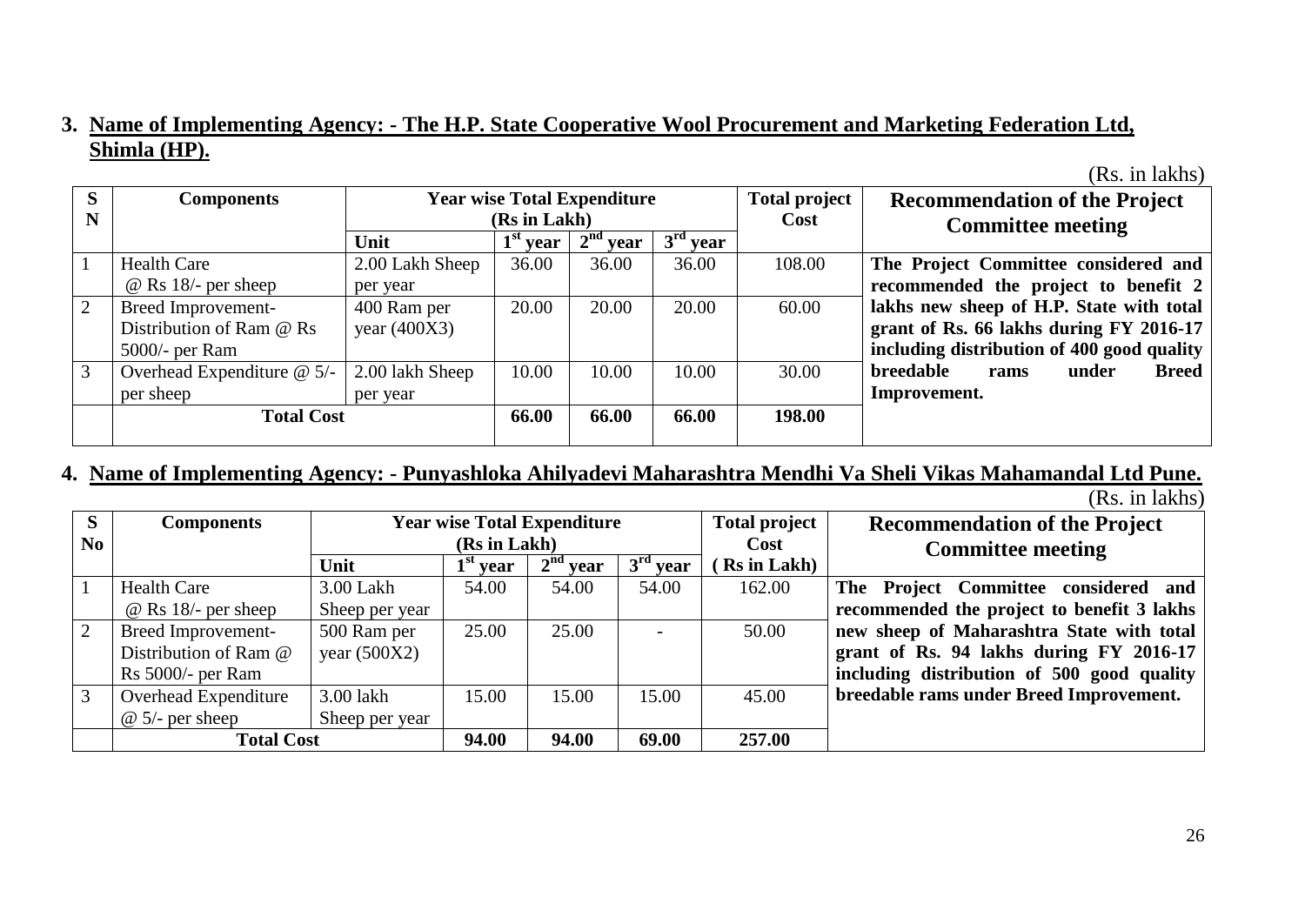As the 12th Five Year Plan is up to 31<sup>st</sup> March, 2017 and current Financial Year is the last year of the 12<sup>th</sup> Plan, therefore it is proposed that above SWIS projects may be approved only for one year (FY 2016-17) subject to condition that further continuation in  $2<sup>nd</sup>$  and  $3<sup>rd</sup>$  year of the projects period will be as per revised parameter of the components if approved for the 13<sup>th</sup> Plan or first year of the 13<sup>th</sup> Plan, whichever may be.

The Project Committee not recommended the project proposals received under the component of "Revolving Fund" of SWIS for marketing of raw wool received from the States of H.P. & Uttarakhand and suggested to re-submit the proposals with necessary modification as per prescribed norms of the scheme. Under this component, grant to meet losses and project running cost to implementing Agency is not permissible.

The Project Committee deferred the project proposals received under the component of 'State Specific Projects' under the SWIS received from the States of H.P., M.P. and Uttarakhand for providing grant under nutritional support to debilitated sheep.

### **B. Name of Scheme : Quality Processing of Wool Scheme (Q&P)**

(Rs. in lakhs)

| SN             | Name<br>of        | Physical<br>unit/      | Project cost (Total | Cost<br>as<br>per   | <b>Recommendation of the Project Committee</b>                |
|----------------|-------------------|------------------------|---------------------|---------------------|---------------------------------------------------------------|
|                | Implementing      | Components of          | with provision for  | prescribed norms    | meeting                                                       |
|                | Agency            | projects               | $2016-17$ as per    | of<br>scheme<br>for |                                                               |
|                |                   | proposal               | proposal            | 2016-17             |                                                               |
|                | District Sheep    | Providing 10           | 30 lakhs (25 lakhs) | Grant upto Rs. 25   | The Project Committee considered and recommended the          |
|                | Husbandry         | Sheep Shearing         | for cost of         | lakhs for           | project to procure 10 Sheep Shearing Machines with grant      |
|                | Officer, Ladakh   | Machines @ Rs.         | machines $& 5$      | procurement of      | upto Rs. 25 lakhs (actual cost basis for procurement of       |
|                | Autonomous Hill   | 2.5 lakhs per          | lakhs for training  | 10 sheep shearing   | machineries with spare parts). Proposal for training to local |
|                | Development       | machine $\&$           | to wool shearers)   | machines            | youths for sheep shearing has deferred and may be             |
|                | Council, Leh      | training.              |                     |                     | considered under HRD scheme after procurement.                |
| $\overline{2}$ | Director, Animal  | CFC for wool           | 140 lakhs for total | Purchase of one     | As the only wool and woolen testing equipments are covered    |
|                | Husbandry         | testing facility.      | 4 units @ Rs. 35    | <b>ERMASCOPE</b>    | under objective of Quality Processing Scheme of CWDB for      |
|                | Deptt., Govt. of  | Procurement of         | lakhs per unit.     | during current FY   | grant and cost of Land & Building and recurring               |
|                | Rajasthan, Jaipur | equipments <i>i.e.</i> |                     | 2016-17 other       | expenditure shall be borne by the implementing agency         |
|                |                   | <b>ERMASCOPE</b>       |                     | than Bikaner        | from their own resources, therefore Project Committee was     |
|                |                   | at Bikaner,            |                     | location as per     | decided that the Department will resubmit the detail          |
|                |                   | Ajmer, Jodhpur         |                     | actual cost with in | proposal in project mode mentioning specifications of         |
|                |                   | & Kota                 |                     | limit of $Q & P$    | equipment, approx. cost, location, installation, availability |
|                |                   |                        |                     | scheme.             | of technical person and required equipments along with        |
|                |                   |                        |                     |                     | justification during current FY 2016-17.                      |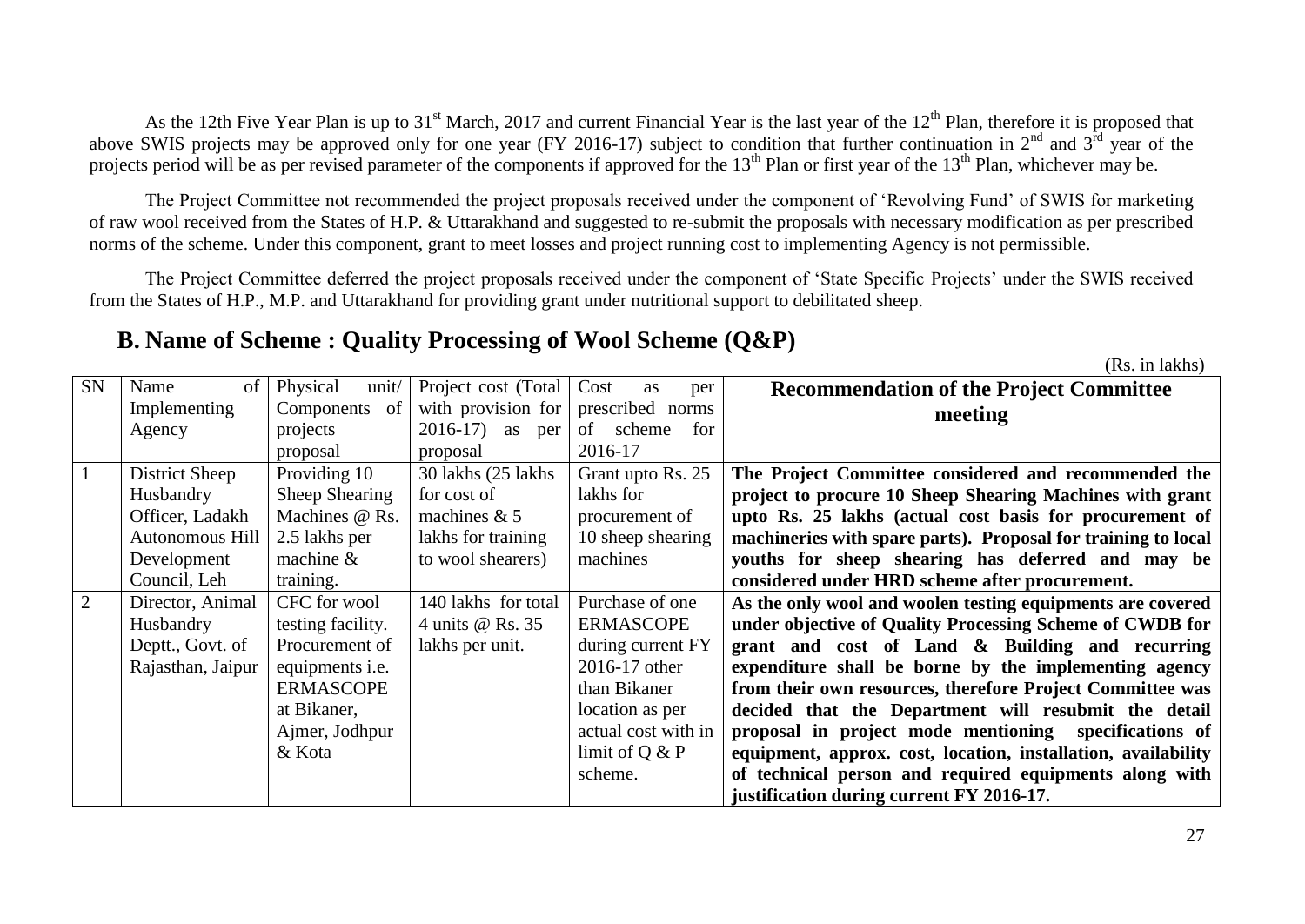# **C. Name of Scheme : Human Resource Development & Promotional Activity (HRD)**

(Rs. in lakhs)

| <b>SN</b>    | of<br>Name               | Physical<br>unit/           | Project<br>cost   | Recommended          | <b>Recommendation of the Project Committee</b>                        |
|--------------|--------------------------|-----------------------------|-------------------|----------------------|-----------------------------------------------------------------------|
|              | Implementing             | of project<br>Components    | (Total)<br>with   | under<br>grant       | meeting                                                               |
|              | Agency                   | proposals                   | for<br>provision  | <b>HRD</b><br>scheme |                                                                       |
|              |                          |                             | $2016-17$<br>as   | for FY 2016-         |                                                                       |
|              |                          |                             | per proposal      | 17                   |                                                                       |
|              | <b>District</b><br>Sheep | Two Short Term Training     | Rs. 25.08 lakhs   | Rs.<br>12.54         | Project<br><b>Committee</b><br>The<br>considered<br>and               |
|              | Officer,<br>Husbandry    | Courses<br>in<br>woollen    | for 2 units $@$   | lakhs for 1 unit     | recommended one Short Term Training Course in                         |
|              | Ladakh Autonomous        | manufacturing<br>products   | Rs. 12.54 lakhs   |                      | woollen products manufacturing and designing @                        |
|              | Hill<br>Development      | and designing<br>@<br>Rs.   | each              |                      | Rs. 12.54 lakhs per centre as per prescribed norms                    |
|              | Council, Leh             | 12.54 lakhs per unit.       |                   |                      | under HRD scheme for value addition of pashmina                       |
|              |                          |                             |                   |                      | wool in Leh.                                                          |
| $\mathbf{2}$ | Uttarakhand Sheep &      | (i) Training to 58 selected | 20.30 lakhs       | Rs. 2.90 lakhs       | <b>Committee</b><br>considered<br><b>The</b><br><b>Project</b><br>and |
|              | <b>Wool Development</b>  | wool shearers/graders @     | $(i)$ Rs. 2.90    | for training to      | recommended only one proposal for providing                           |
|              | Board, Dehradun          | Rs. 5,000/- p.m. for 5      | for training $\&$ | 58 wool              | training to 58 educated sheep breeders @ Rs.                          |
|              |                          | months duration $\&$ (ii)   | $(ii)$ Rs. 17.40  | shearers/            | 5,000/- p.m. for 5 months duration with grant upto                    |
|              |                          | Monthly emoluments @        | lakhs for         | graders              | Rs. 2.90 lakhs on actual expenditure basis.                           |
|              |                          | Rs. $6,000/$ - p.m. to      | monthly           |                      | Monthly emoluments of Rs. 6,000/- to 58 trained                       |
|              |                          | trained sheep shearers for  | emoluments to     |                      | sheep rearers for 5 months (Rs. 17.40 lakhs) has not                  |
|              |                          | 5 months duration           | sheep shearers)   |                      | recommended.                                                          |
| 3            |                          | (i) Organizing State level  | 5.50 lakhs        | 5.50 lakhs           | <b>The</b><br><b>Committee</b><br>considered<br><b>Project</b><br>and |
|              | $-do$ -                  | farmers workshop to         |                   |                      | recommended both the proposals for organizing                         |
|              |                          | motivate 100 shepherds      | (Rs. 2 lakhs for  | (Rs. 2 lakhs)        | one workshop at Dehradun with financial                               |
|              |                          | $\&$ (ii) Sheep Shows to    | Workshop &        | for Workshop         | assistance upto Rs. 2 lakhs against actual expenses                   |
|              |                          | aware shepherds about       | Rs. 3.50 lakhs    | & Rs. 3.50           | basis for welfare of shepherds and 10 Sheep shows                     |
|              |                          | latest techniques of sheep  | for Sheep         | lakhs for            | and Health Camps (medicines, price distribution,                      |
|              |                          | management by experts.      | shows)            | Sheep shows)         | transportation) @ Rs. 0.35 lakhs per event for                        |
|              |                          |                             |                   |                      | improved breed of sheep/rams and quality of wool.                     |
| 4.           | Director, Animal         | Training to 30 farmers      | Rs. 8.64 lakhs    | Rs. 8.64 lakhs       | considered<br><b>The</b><br>Project<br><b>Committee</b><br>and        |
|              | Husbandry Deptt.,        | per batch for 6 days        |                   |                      | recommended the training project for shepherds                        |
|              | Govt. of Rajasthan,      | duration. Total 24 camps    |                   |                      | under HRD scheme for breeding techniques,                             |